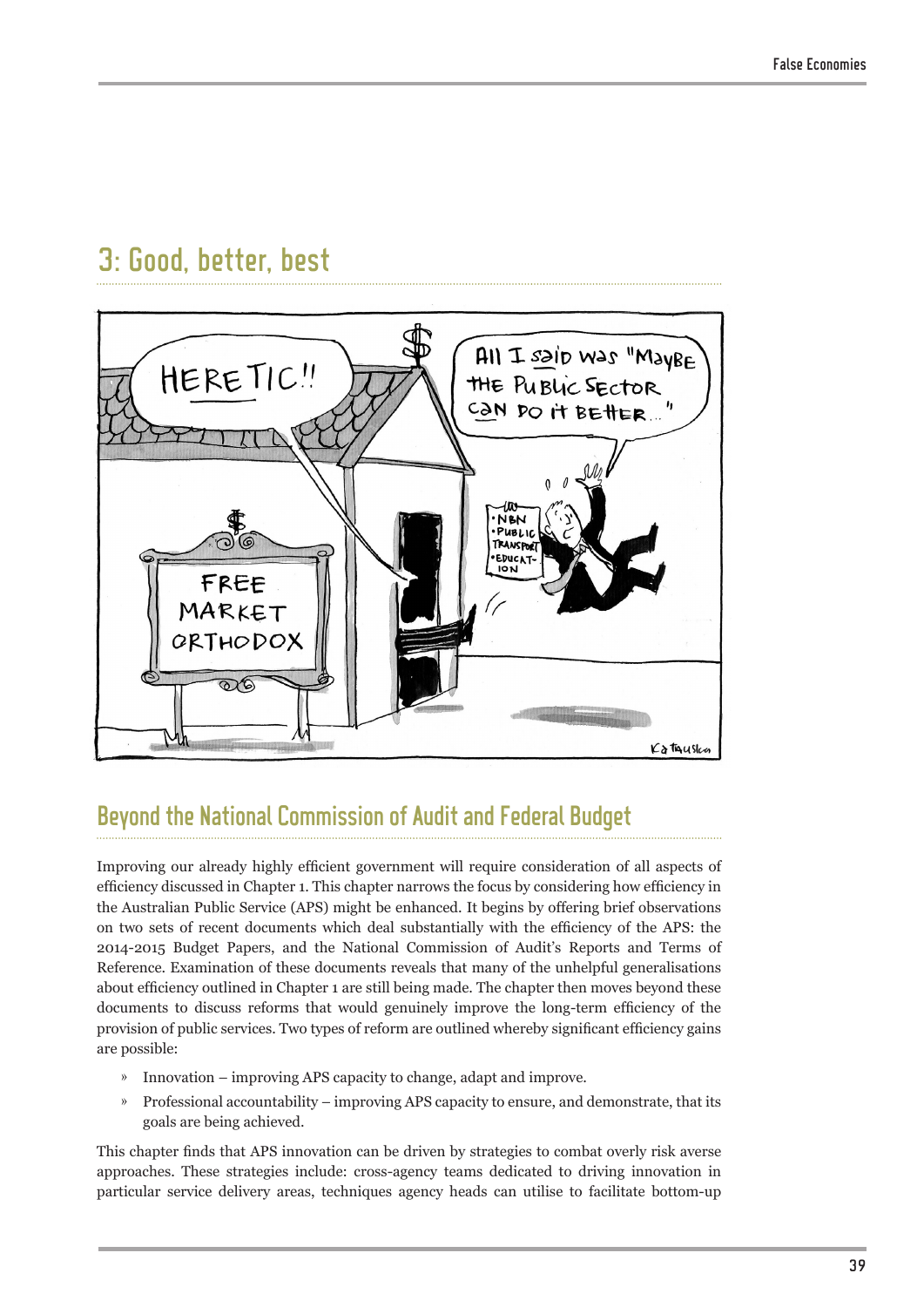innovations within their organisations, approaches to pilot programs that reduce political risks, and prestigious awards and other schemes to give recognition to innovative public servants. Also likely to encourage innovation is the establishment of an investment fund dedicated to APS innovation, to provide a public sector equivalent to venture capital.

Presented next are a number of initiatives to facilitate a new approach to accountability in the APS, one that is outcome-focussed, utilises front-line expertise and recognises the vital role of organisational trust to ensure that organisational goals are being met. The initiatives canvassed include: building further capacity in the APS for the process of goal specification and alignment with accountability systems, and setting up an integrated national plan or similar process for setting

66 Once government objectives are determined, consideration needs to be given as to how we can achieve these objectives with minimum resources. 99

long-term government objectives. They also cover increased engagement with service users, changing the role of front-line staff in giving input to accountability systems, and greater efforts to build organisational trust by improving aspects of the public service workplace environment. Finally, the applicability of some of the above recommendations to public service and ministerial office interactions is discussed.

These are, of course, not the only possible efficiency reforms. There are reforms in specific areas that may improve efficiency significantly. Defence procurement, and information and communications technology are two examples. The two overarching reforms, for innovation and professional accountability, are chosen as the focus of this chapter because they are vectors through which greater efficiency (among other objectives) can be pursued in any or all areas of government activity.

### **Federal Budget 2014-2015**

Commentators across the political spectrum acknowledge Australia's government finances have a structural deficit. Disagreement persists on whether this deficit is a 'spending problem'<sup>96</sup> or a 'revenue problem', $\tilde{y}$  and analysis concentrates on the relative extent to which government expenditures are increasing or tax revenues are decreasing. This debate partly misses the point by focussing too heavily on the past. What is needed is a debate about what we should do in the current circumstances. This debate must not be blind to historic and foreseeable trends, but should place the question about the role of government front and centre. Equally important, in this respect, are efficiency of government questions. Once government objectives are determined, consideration needs to be given as to how we can achieve these objectives with minimum resources. Budgets, and their associated papers and statements, should provide significant contributions to these efficiency questions.

A key theme of the 2014-2015 Federal Budget (hereafter 'Budget') was 'smaller and more rational government', with a large number of items throughout the Budget Papers explicitly related to it.<sup>98</sup> Indeed, the Minister for Finance, Senator Mathias Cormann, released a Ministerial Paper on this very topic the night of the Budget to provide an overview of the initiatives under this theme." The Foreword to this paper makes it clear that increased efficiency is this initiative's primary aim, yet it is obvious that only some aspects of efficiency were considered.<sup>100</sup> Detail is given on the savings to be achieved and the unnecessary duplication of some existing arrangements, but on the whole there is minimal discussion on the value provided by those bodies abolished, consolidated, merged or transferred. No information is given on the priorities for the selection of particular bodies above others. No selection criteria are implied, apart from a stated desire for 'leaner business-like ways of operating' and a commitment to release 'an Australian Government Governance Policy later in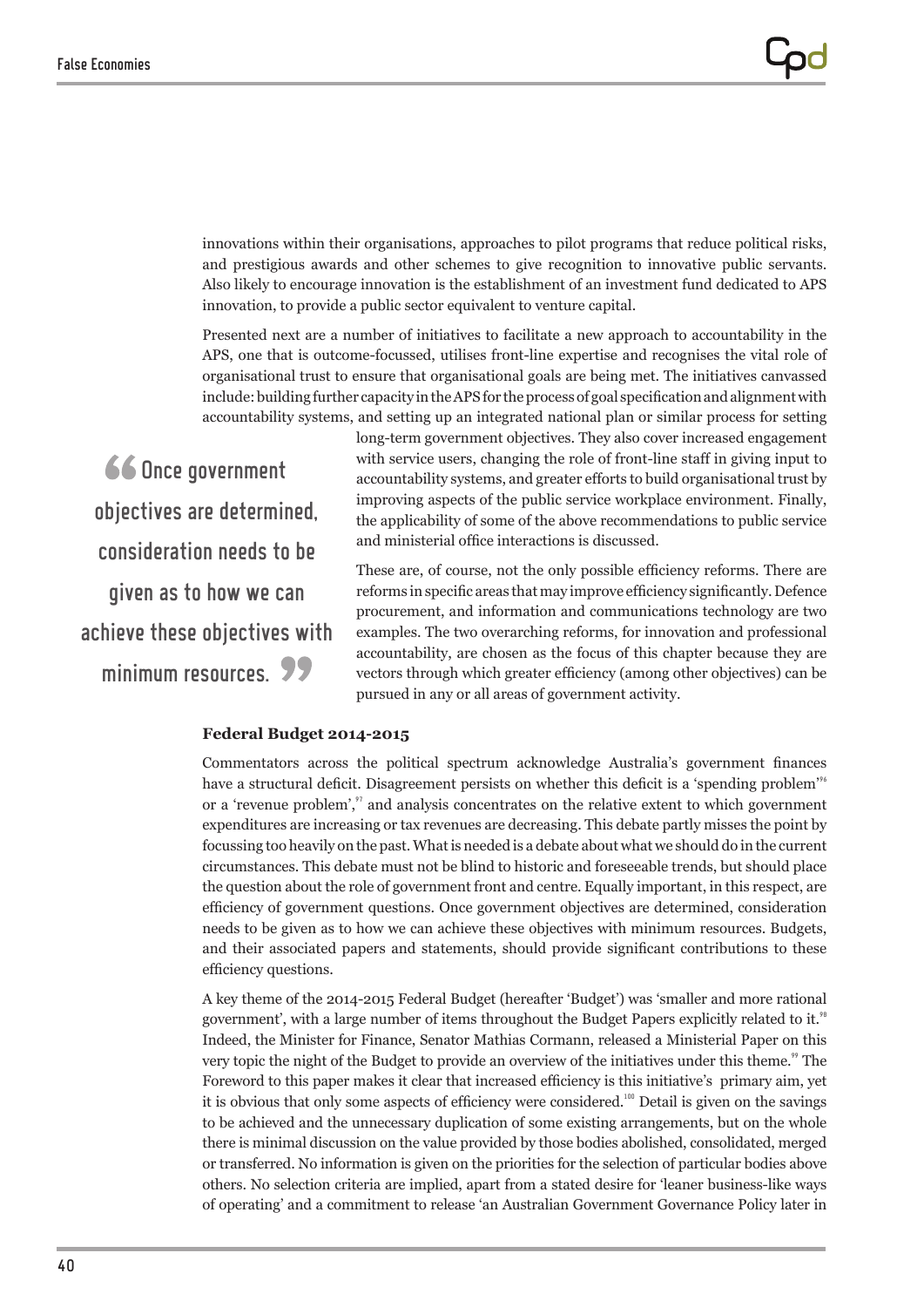$2014'$ <sup>'.101</sup> In substance then, the decisions appear to emerge more from a largely unstated or hidden agenda about the role of government rather than an explicit analysis of the efficiency of government.

The Minister for Finance describes four principles, drawn from the National Commission of Audit's recommendations as 'significant principles that could be applied to both existing government bodies and proposals to establish new bodies'. These include: 'whether a current or proposed body performs a public function properly belonging to the Commonwealth'; 'whether a government body is necessary to provide the function'; 'whether functions can be grouped more efficiently into a small number of government bodies'; and 'whether government bodies have the appropriate type of legal structure to achieve their purpose in the most efficient and effective manner'.<sup>102</sup> Sunset clauses for government bodies are also contemplated. Whatever the wisdom of these principles, they are not determinative of why certain bodies have been deemed surplus to requirements (such as the Clean Energy Finance Corporation and the COAG Reform Council) instead of others. The formulation of these principles, particularly the first relating to functions, merely raise questions rather than guide the answers.

The bodies impacted are drawn from a range of different portfolios. The two largest savings are in Foreign Affairs and Trade (efficiencies from the consolidation of AusAid within the Department of Foreign Affairs and Trade saving \$397.2 million) and in Health (savings of \$142 million from abolishing Health Workforce Australia and consolidating its functions into the Department of Health). These two items make up more than 80% of the savings. All of the other items produce relatively small savings (none over \$23 million). Some are doubtless necessary. Nevertheless, the assumption appears to be that smaller government and larger multi-function agencies are necessarily more efficient; this does not appear to have been an examination of how best to achieve aims with minimum resources, but simply an attempt to *minimise* resources.

To the Federal Government's credit, compared with non-specific measures such as the Efficiency Dividend (see Box 3.1 below) the cuts made as part of the 'smaller and more rational government' initiative do have the advantage of clearly specifying what government programs are to be affected. However, in a budget of over \$400 billion they are not highly significant. For example, the total 'smaller and more rational government' savings achieved by cessations and mergers are \$530 million.<sup>103</sup> This is less than 20% of the savings produced by the Efficiency Dividend (some \$2.8 billion),<sup>104</sup> an across-the-board cut that affects services regardless of their utility. The Budget increases the Efficiency Dividend by 0.25% in the 2014-2015, 2015-2016 and 2016-2017 financial years. This is on top of a previous increase by Labor to  $2.25\%$ ,<sup>105</sup> resulting in a total efficiency dividend of 2.5% in those years (see Table 3.1 below). It specifies the savings are to be 'targeted in areas such as reduced advertising, consultancy and travel costs and deregulation efficiencies'.<sup>106</sup> Box 3.1 and 3.2 reveal how high (and uniform) Efficiency Dividends can lead to staff cuts that counteract efficiency.

#### **BOX 3.1: The Efficiency Dividend**

A number of different strategies have been employed by various governments to promote efficiency within their public services. Unfortunately the data on which strategies have been most successful is relatively poor.<sup>107</sup> The main mechanism used to drive efficiency improvements across the APS as a whole is the Efficiency Dividend.

The majority of Commonwealth public sector bodies are subject to an annual Efficiency Dividend that reduces administrative budgets by a certain percentage each year on the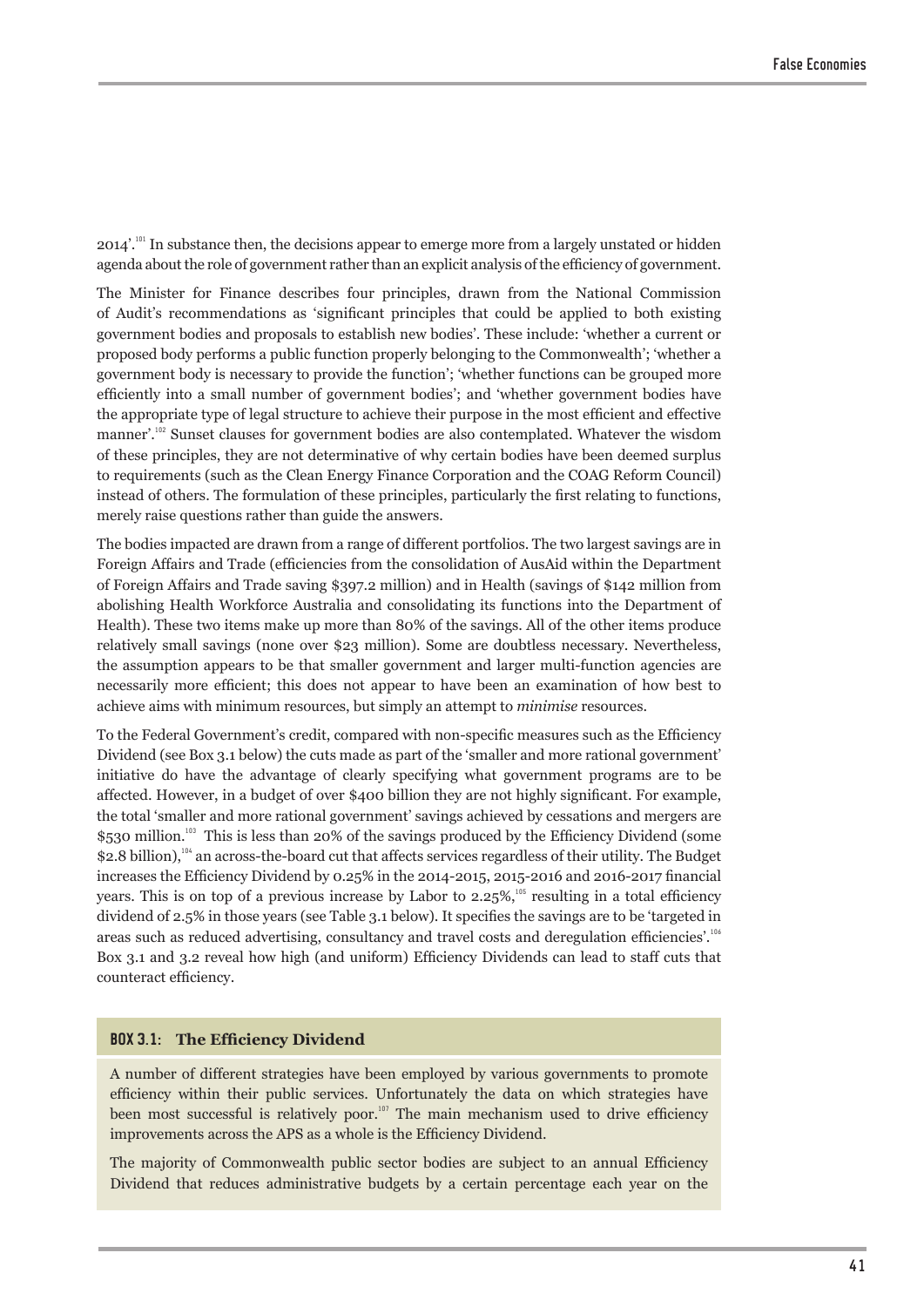assumption that 'efficiencies' will be found to do the same work with fewer resources. The Efficiency Dividend has been in place for over twenty-five years, originally implemented by the Hawke Government. It is not unique to the Commonwealth, most state governments have applied an Efficiency Dividend in the past, and it is also used in overseas jurisdictions.<sup>108</sup>

The amount that budgets are reduced by is usually 1.25%, but it has varied (see Table 3.1 below). While the Efficiency Dividend may have provided budgetary savings and spurred administrative imagination, evidence shows that it has had a number of unintended negative outcomes and is not effective in achieving efficiencies while maintaining the delivery of quality public services. A series of reports have given increasingly poor evaluations.<sup>109</sup> More recently, the National Commission of Audit criticised the measure as a 'blunt instrument' and advised against high Efficiency Dividends, advocating that saving should be made as a result of conscious choices about government's role.<sup>110</sup>

As stated, alternative strategies for driving efficiency exist, and given the growing consensus on the flaws of the Efficiency Dividend, these should be trialled. One possible strategy is to implement rolling budget audits. These regular reviews would provide an evidence base for identifying potential inefficiencies and developing mechanisms to address them.<sup>111</sup> Such a strategy has the potential to drive significant efficiency gains, but implementation is not straight-forward and it is essential that the structure of the reviews be carefully considered.

| The efficiency dividend over time |       |  |
|-----------------------------------|-------|--|
| 1987-1994                         | 1.25% |  |
| 1994-2005                         | 1.00% |  |
| 2005-2008                         | 1.25% |  |
| 2008-2009                         | 3.25% |  |
| 2009-2011                         | 1.25% |  |
| 2011-2012                         | 1.50% |  |
| 2012-2013                         | 4.00% |  |
| 2013-2014                         | 1.25% |  |
| 2014-2015                         | 2.5%  |  |
| 2015-2016                         | 2.5%  |  |
| 2016-2017                         | 2.5%  |  |

**Table 3.1:** 

The reviews should include internal participants drawn from various areas (e.g. policy, front-line delivery, finance, IT and strategy) and different seniority levels. It should also involve an external body, such as the Australian National Audit Office, to give the advantages of objectivity, independence and a broader perspective.

Another option is formal agreements on efficiency targets and plans to achieve them, made between senior managers, relevant ministers, employees, unions and stakeholders for each agency. These are not the only alternative strategies. Others exist, and combinations of strategies are possible.<sup>112</sup>

#### *Source:*

*Updated from N Horne, The Commonwealth efficiency dividend: An overview*<sup>113</sup>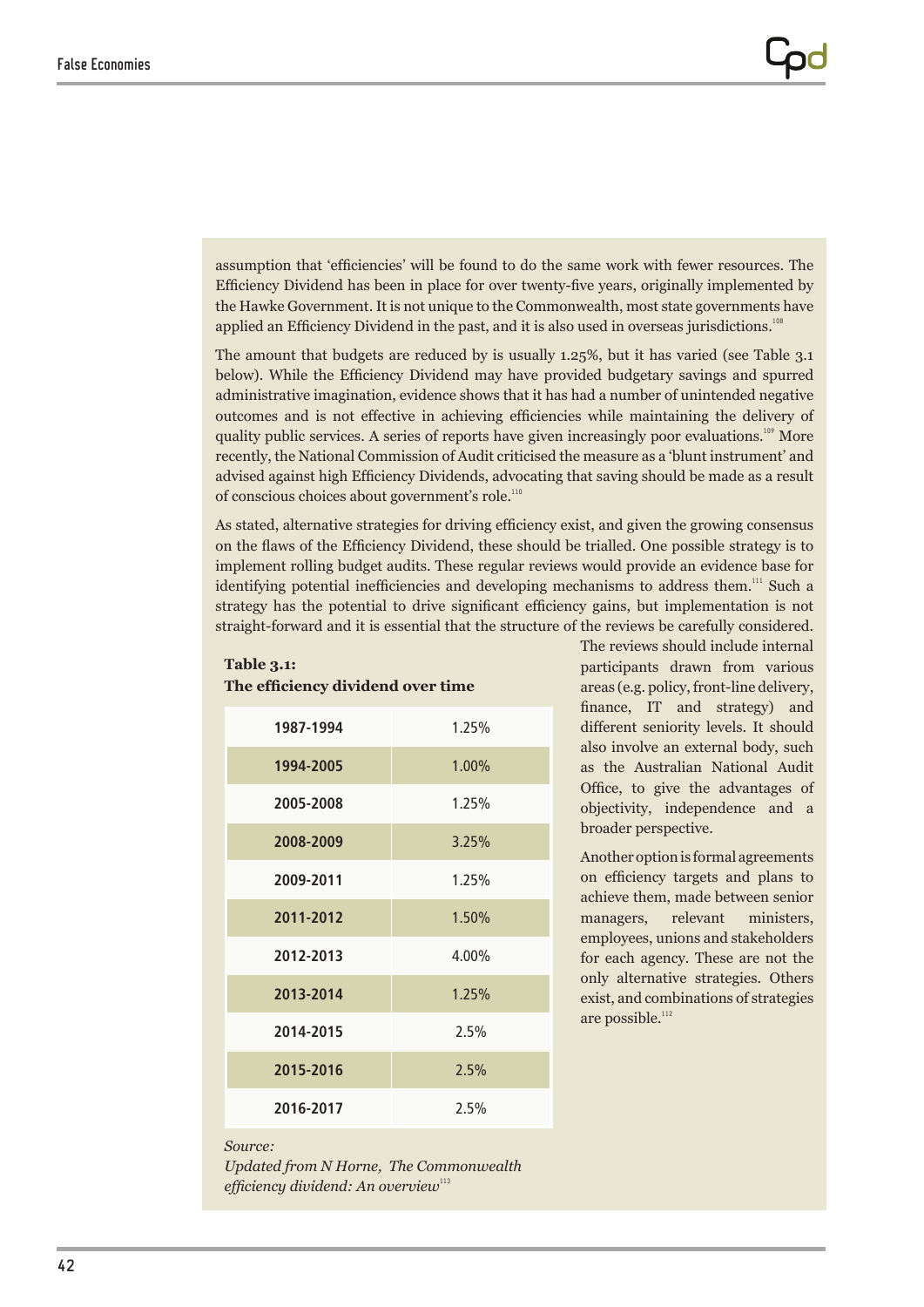## **BOX 3.2: APS staff cuts - History repeats?**

The Efficiency Dividend has operated alongside periodic and often considerable adjustments to APS staffing levels. The last period of significant cuts to the APS was under the Keating and Howard Governments. Between 1991 and 1999 the APS reduced staff levels by around 50,000, representing nearly a third of the APS workforce.<sup>114</sup> The Howard Government, having made significant cuts, found that it had too little investment in public service capacity and the numbers of APS staff increased by 42,000 over the next  $7$  years.<sup>115</sup> The result of the initial deep cuts was a considerable loss of dynamic efficiency as key skills were lost to the service and learning challenges were faced by the incoming staff.

It is interesting to note that in the two years after its first budget the Howard Government reduced the APS by just over 18,000 staff. The 2014-15 budget anticipates that over the next two years the APS will reduce by 16,500 staff. The Abbott Government came to power in September 2013 with an election promise to cut 12,000 public sector jobs.<sup>116</sup> The forward estimates left by the previous Government already imposed deep and largely indiscriminate cuts to operating budgets and staffing. Advice received from the Department of Finance in November 2013 showed that funding and program cuts instigated prior to the election by the previous government would lead to an estimated loss of 14,473 public sector jobs.<sup>117</sup> Decisions in the 2014-15 Budget mean that around 2,000 additional jobs will likely be lost by 2016-17.<sup>118</sup>

The impact of these cuts is already being felt. In June 2014 the Australian Bureau of Statistics (ABS) announced reductions to its work program as a result of the directive to reduce expenditure by \$50 million over three years. Among the programs discontinued is the highly rated and much cited *Measures of Australia's Progress*. Research, development and reporting of social conditions statistics will also be reduced. In announcing the changes, it was stated: 'While the ABS has been able to implement efficiencies in its operations, these are insufficient to meet the expenditure target. As a result the statistical work program will be reduced from 2014-2015.' The ABS is not alone, of course.

The effect of the increased Efficiency Dividend and significant staff reductions reveals an overriding imperative to improve the budget position. The danger is that the Federal Government is withdrawing from (or curtailing) a range of services at a time of accelerated structural change in the global economy and a step change in industries at home and abroad. Changes in the APS may be required, including downsizing in some areas. What is needed most of all, however, is a governing logic that moves beyond government being 'bigger' or 'smaller'. The overall impression right now is that 'the government is navigating an economic highway while dimming the lights'.<sup>119</sup>

If one averages the cuts and increases to the APS in the years since the start of the Howard Government, one finds a growth rate of 1.41% each year. Incidentally, this is slightly lower than Australia's population growth over the same time period, which was 1.43%. Population growth, of course, is only an approximate indication of the need for growth in APS staffing levels. Many other factors play a part, such as levels of inequality and public expectations. However, using this rough guide, growth in the APS has nearly kept pace with the size of Australia's population. Unfortunately, the process of keeping pace has not been linear. The deep cuts and rapid increases in staffing levels damage the efficiency of the APS. Such staffing fluctuations reduce the level of skills and experience in the APS, negate its ability to detect real opportunities for efficiency improvements, and limit its adaptability to changing circumstances.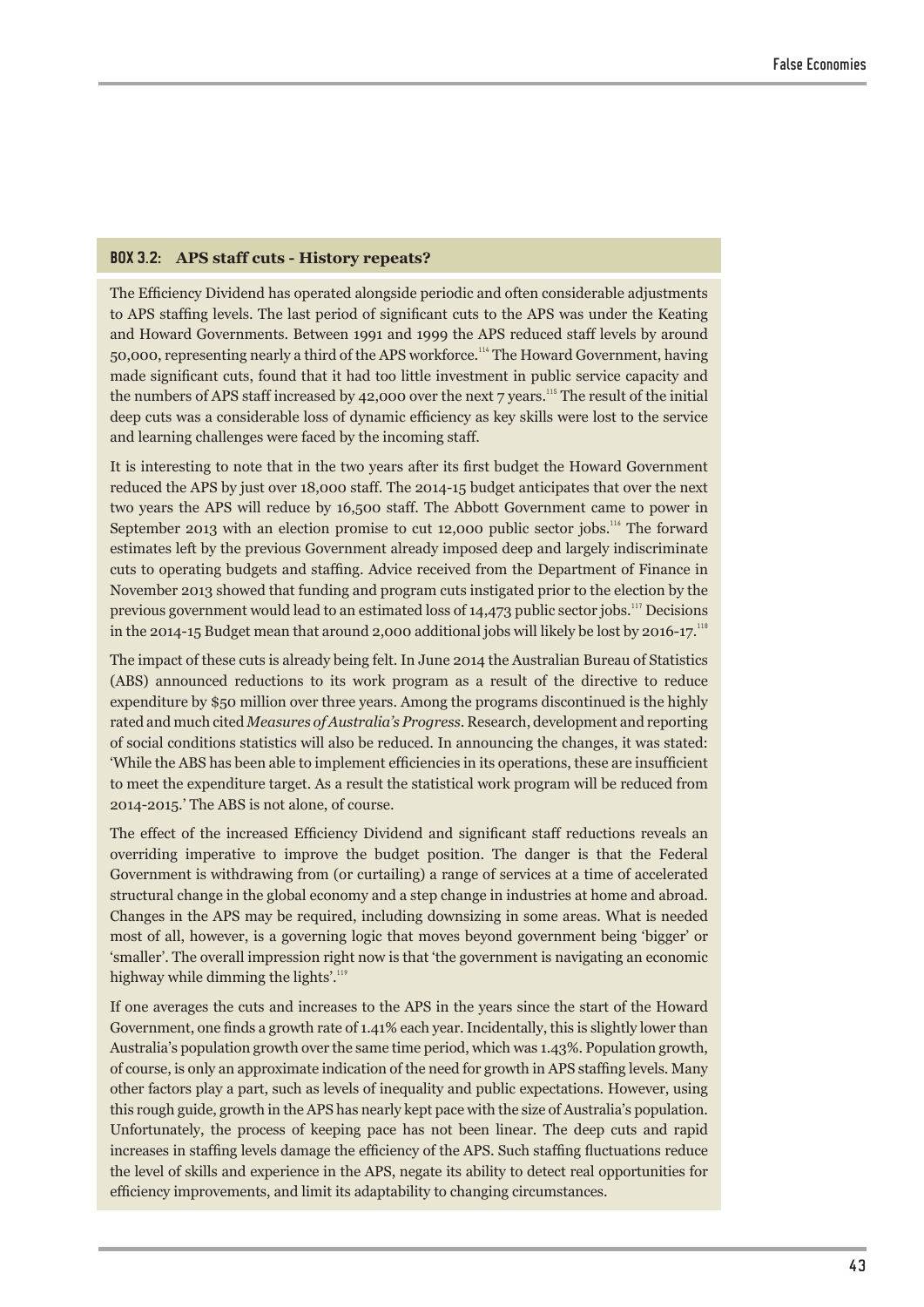| Year | <b>Staff</b> | Change<br>(excl. coverage) | Growth   |
|------|--------------|----------------------------|----------|
| 1997 | 134,052      |                            |          |
| 1998 | 121,004      | $-11,479$                  | $-8.56%$ |
| 1999 | 113,836      | $-6,809$                   | $-5.63%$ |
| 2000 | 113,535      | 1,212                      | 1.06%    |
| 2001 | 119,528      | 5,993                      | 5.28%    |
| 2002 | 123,391      | 3,864                      | 3.23%    |
| 2003 | 131,769      | 8.343                      | 6.76%    |
| 2004 | 131,481      | $-518$                     | $-0.39%$ |
| 2005 | 133.609      | 3.464                      | 2.63%    |
| 2006 | 146,237      | 7.288                      | 5.45%    |
| 2007 | 155,427      | 8,646                      | 5.91%    |
| 2008 | 159,738      | 3.763                      | 2.42%    |
| 2009 | 161,769      | 2,071                      | 1.30%    |
| 2010 | 164,351      | 2,561                      | 1.58%    |
| 2011 | 166,152      | 1,546                      | 0.94%    |
| 2012 | 168,164      | 1,772                      | 1.07%    |
| 2013 | 167,257      | $-919$                     | $-0.55%$ |

## **Table 3.2: APS staff numbers**

Table 3.2 left shows the fluctuations in APS staffing numbers, it also shows the growth and shrinkage each year once changes in coverage have been excluded. Simply looking at APS staff numbers reveals the broad trends, but for a more accurate idea of staffing level changes it must be kept in mind that organisations or parts of organisations are occasionally moved into or out of coverage under the *Public Service Act* (1999). In other words, some of the changes in staffing numbers are not due to cuts or growth in the APS, but simply the result of changes in what is formally deemed to be part of the APS. In most years these changes are small, but occasionally large numbers of staff are affected by coverage changes. Taking these into account shows how the APS staff capacity changed each year.

*Source: APS Statistical Bulletins 2012-13, 2010-11, 2007-08*<sup>12</sup>



#### **Figure 3.1: APS Staffing Growth**

*Source: APS Statistical Bulletins 2012-13, 2010-11, 2007-08*<sup>121</sup>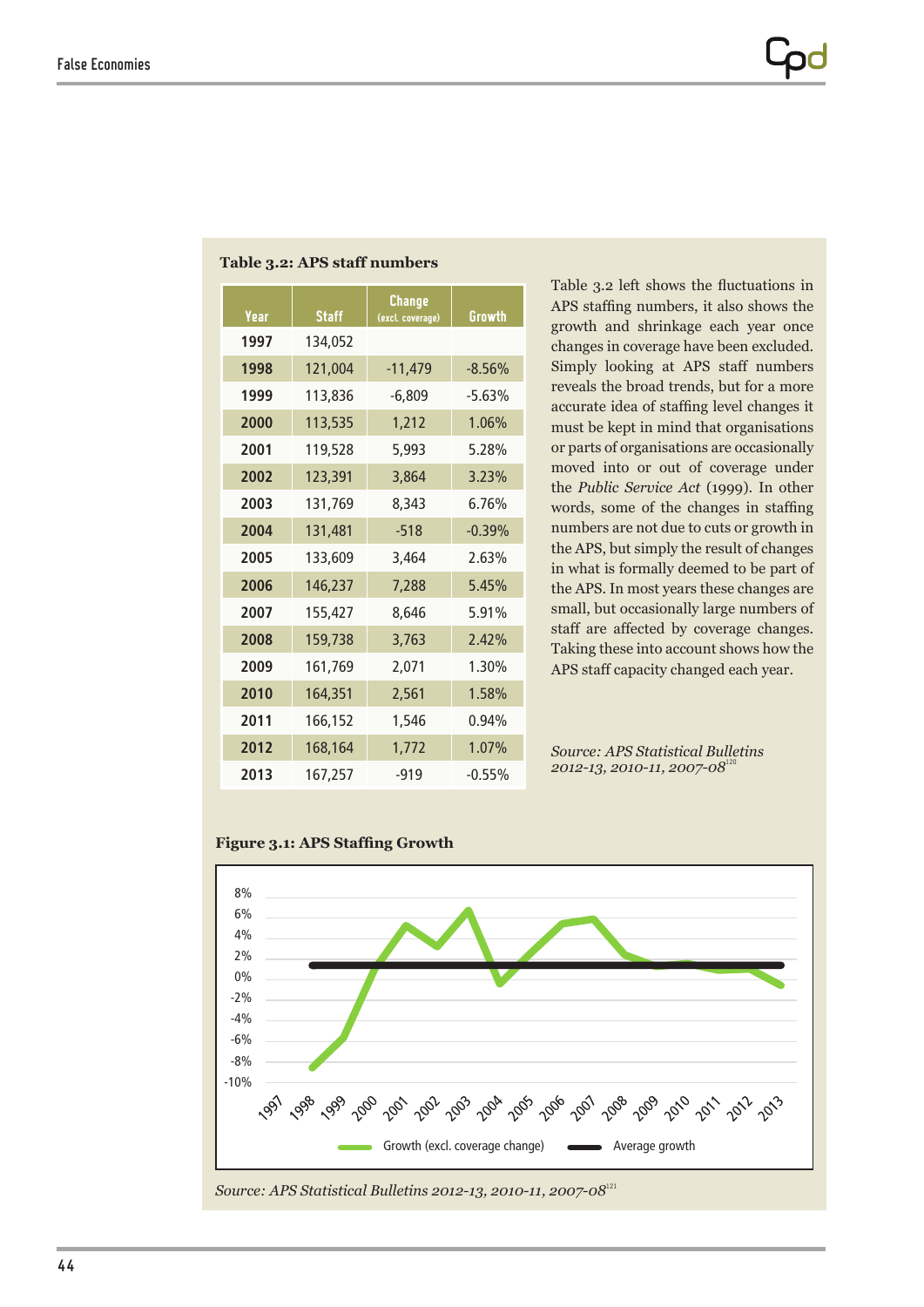### **The National Commission of Audit**

The continuing declared interest of politicians in pursuing efficient government was evidenced in the setting up of the National Commission of Audit (hereafter the 'Commission') by the Abbott Government. The Commission's Terms of Reference state five goals. Three are concerned with increasing technical efficiency while the other two relate to reducing the scope of Federal Government activities (arguably based on allocative efficiency considerations).<sup>122</sup>

Unfortunately, the limited Terms of Reference led to the consideration of only some of the aspects of efficiency discussed in Chapter 1. The entire exercise was cast within the context of seeking

to reduce overall government expenditures. Terminologies of technical efficiency predominated, such as 'value-for-money', 'government living within its means' and 'achieve savings'. Only one side of the equation was considered, with all the focus on reducing government expenditure, and none on potential investments in developing more efficient or effective methods that could increase public sector and economy-wide efficiency.

The Terms of Reference similarly limited consideration of allocative efficiency. Despite saying 'government should do for people what they cannot do, or cannot do efficiently, for themselves' the Commission was only asked to contemplate whether some currently delivered services should not be undertaken. It was not asked to investigate whether there are services that the Federal Government should undertake that it is not currently delivering. Largely missing was the broader national perspective on efficiency that typically underpins decisions on public programs and policies in the first place. For example, the public sector roles in health, education, justice and regulation are often vital to the various forms of private sector (or whole of society) efficiency. Many specific functions of government are performed because inefficient market failures would otherwise be expected. Critically, 66 More than two-thirds of the Commission's recommendations concern technical efficiency, or limiting the expenditure and role of the Commonwealth Government 99

there was also no explicit consideration of dynamic efficiency; no mention of sustaining efficiency improvements over the long-term; and no reflection on continuing to deliver efficiency in a rapidly changing global environment.

It is unsurprising, therefore, that the Commission's two reports show a similar narrow focus. More than two-thirds of the Commission's recommendations concern technical efficiency, or limiting the expenditure and role of the Commonwealth Government.<sup>123</sup> Disappointingly, while the Commission felt able to go beyond its Terms of Reference in some areas, such as recommendations on reducing the minimum wage, $1^{24}$  it did not consider issues arguably much more closely related to its mandate, such as reducing tax concessions to balance increasing expenditures. Although the Commission acknowledged that the size of government depends on the role it takes, $125$  there was no discussion of increasing this role, only recommendations to decrease it through cuts and privatisation. Also disappointing was the lack of any recommendation to invest in efficiency to produce greater savings in the long run. Where the Commission comes close to dynamic efficiency issues, in recommendations on e-government and cloud computing, it proposes no investment in implementing these reforms, only to adopt 'ambitious strategies' and 'mandatory policies'.<sup>126</sup>

The Commission's Terms of Reference stated that a thorough review of government functions has not been undertaken in twenty years. It is unfortunate that the Commission was given only five months to undertake a once in two decades 'thorough' review. The expedited timing of the Commission no doubt limited the analysis it was able to undertake. Although the reports produced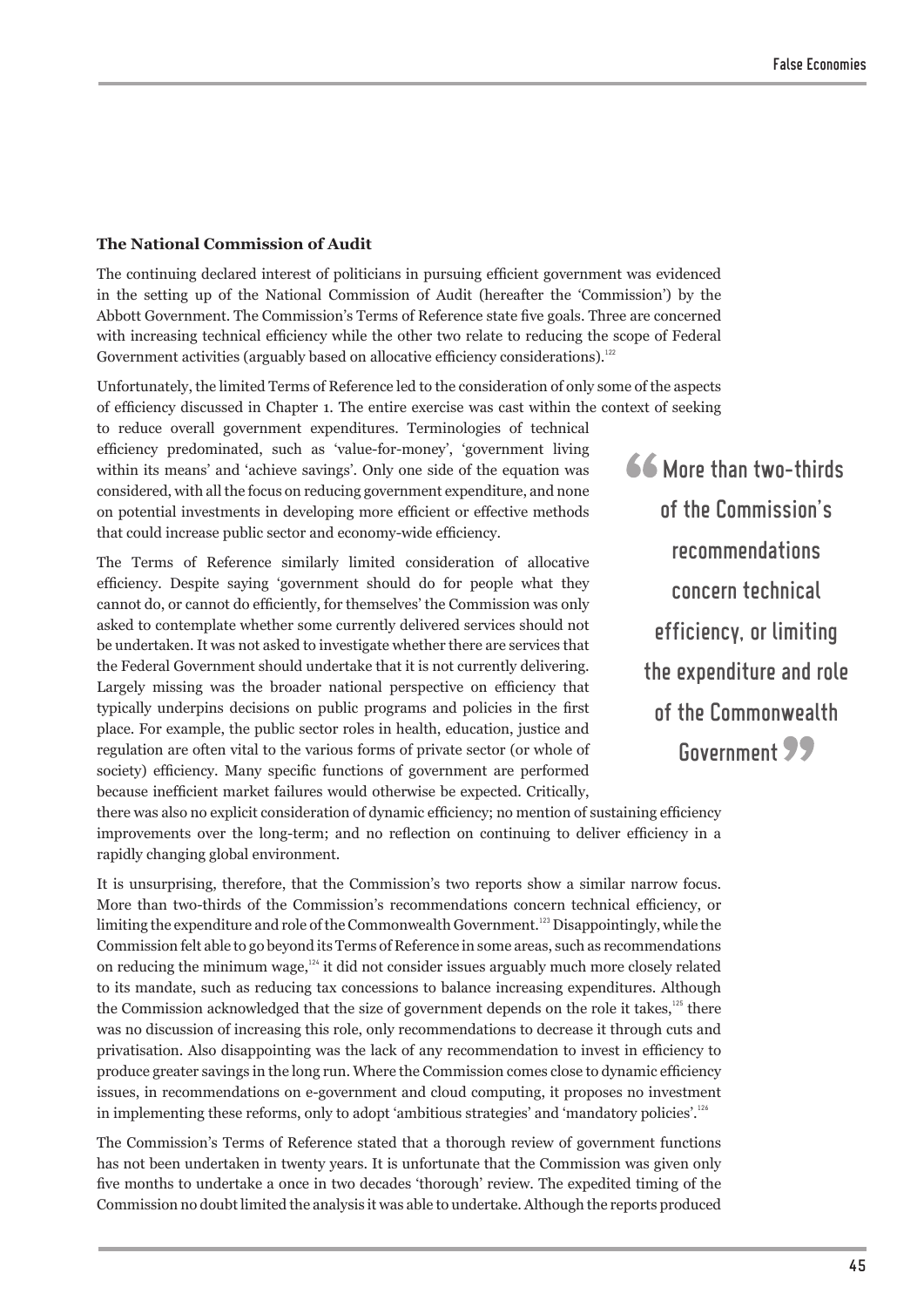were lengthy (over 1,300 pages including appendices), the overwhelming majority of references are previous Commonwealth Government reports. There is little reference to academic sources or the reports of similar governments overseas.

Finding genuine efficiency improvements in the Commonwealth public sector is a complex and ongoing task, requiring a full consideration of the public interest rather than any one or two sectional interests. Although there are always areas where significant improvements can be made, correctly identifying them, overcoming barriers to efficiency and designing effective solutions will not be quick and simple. As shown in the previous chapter, our public sector is already very efficient in general – the 'low hanging fruit' efficiency improvements have mostly already been 'picked' meaning that further quick and straightforward improvements are unlikely to produce significant gains. For example, as part of its advice on rationalising the structure of government, the Commission recommended 163 government bodies be ceased, merged or consolidated.<sup>127</sup> As with its other recommendations, the Commission did not provide estimates of the likely savings from this. However, as noted above, the savings from the 'smaller more rational government' initiative are \$530 million, in a budget of over \$350 billion.

The Commission's analysis of public service efficiency suffers from the narrow focus on particular aspects of efficiency given to it by its Terms of Reference. Its inattention to dynamic efficiency, and focus on cuts as a means of achieving efficiency, prevents it from discussing innovation and ways of investing in achieving efficiency over the long-term. However, within this focus it should be applauded for not relying on uniform across-the-board cuts. The Commission explicitly rejected the strategy of high efficiency dividends. Instead, it stated that governments should make conscious choices about the functions to be delivered by the public sector, and that staffing levels should flow from these explicit decisions.<sup>128</sup> Unfortunately, this approach does not appear to have been followed in the subsequent Budget, with the Government further increasing an already high Efficiency Dividend.

## Innovation

A significant factor in the efficiency of any organisation is its capacity for innovation. In the private sector, unless there is weak competition, a company that fails to innovate will eventually decline or fail, and be replaced by rivals with better new products or new methods. In the public sector the emphasis is on innovation within long-lasting entities, because most of the major fields of public sector activity are natural monopolies. While some elements of the supply chain may change over time, we can always expect to have, for example, one national defence system, one foreign service,

66 Public sector innovation has different drivers and faces different constraints than innovation in private sector organisations. 99

one immigration policy and one social service system. There will usually be one department and portfolio set up to advise and administer policy for each service area. Driving innovation within those agencies becomes essential for ongoing improvements to technical, allocative and dynamic efficiency in the public sector and the wider society that it serves.

Public sector innovation has different drivers and faces different constraints than innovation in private sector organisations. Both constraints and drivers need to be understood in order to maximise innovative capabilities in the APS. This section will describe the particular features of public sector innovation, explore what factors drive innovations and what factors are a barrier to it. A number of initiatives are then proposed to encourage innovation in the APS and in public sector organisations generally.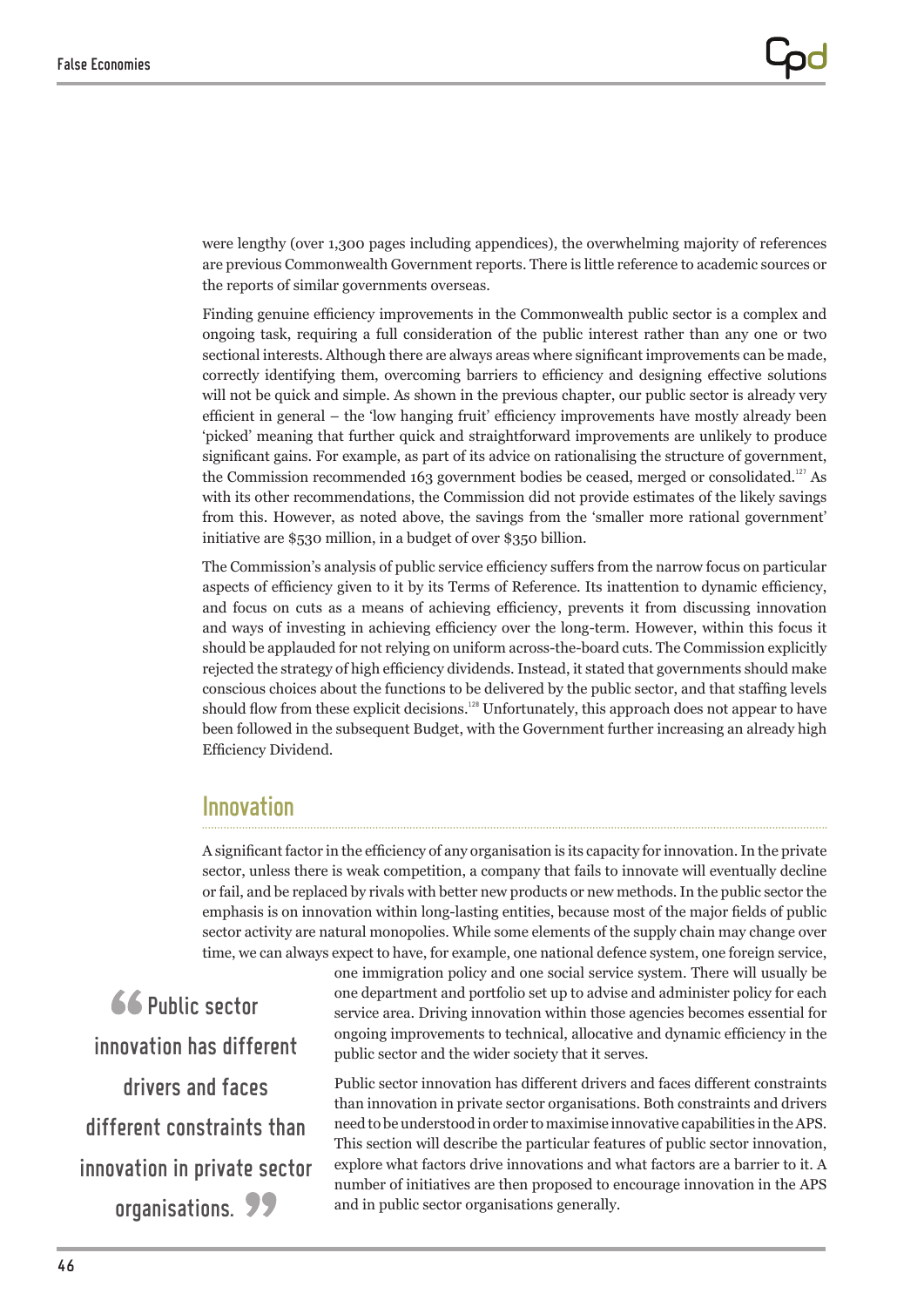#### **Innovation in public sector organisations**

In its broadest sense innovation is simply 'the application of new ideas to produce better outcomes',<sup>129</sup> so any change to adopt more efficient practices requires some capacity to innovate. Innovation can have a number of outcome goals (for example, improving efficiency, effectiveness, program coverage or equity of outcomes) but here we are focussing on innovation for increased efficiency. Innovations often arise out of collaborations and this means that it can be mistakenly 66 any change to adopt more efficient practices requires some capacity to innovate 99

assumed that public sector innovation entirely consist of utilising innovation expertise from the private sector through partnerships or outsourcing services. While collaboration with non-public sector bodies is important, it is also essential to drive innovation within the public sector. As such, this section looks at how to facilitate innovation within the public sector by public sector bodies.

To be able to encourage public sector innovation it is important to take note of the differences between public and private sector approaches. Most research on innovation is in private sector contexts, but there is a growing literature on public sector innovations.<sup>130</sup> In particular, work by Sandford Borins using surveys of entrants for public sector innovation awards is useful because this method gathers large samples, rather than the case study approach of most research.<sup>131</sup> The research data comes from a number of different awards across multiple jurisdictions, and three key findings are apparent.

Firstly, public sector innovation is most commonly bottom-up in nature, originating with middle management and front-line staff. Top-down innovation from agency heads or politicians is responsible for fewer of the studied innovations. This contrasts with many private companies which have separate research and development processes and personnel to generate innovation. Second, although innovations are frequently bottom-up, support from the top is often critical in their eventual success. Other investigations have found that bottom-up innovations frequently require a political or ministerial trigger, such as changes in policy priorities, for innovation opportunities to be acted on.<sup>132</sup> Third, most innovations arise in response to internal identifications of a problem. This is a broad category covering problems such as a failure to reach a target population, changing environment, resources constraints, and lack of policy coordination. Other research has also noted the problem-driven nature of public sector innovation.<sup>133</sup> Not all of these problems will spur innovations that increase efficiency, but it is important to note that public sector innovation generally occurs in response to a range of factors, not all of which are present in the private sector.

Having looked at what drives public sector innovation, it will be useful to consider the factors that may act as barriers to innovation. Identifying barriers is necessary in order to consider strategies to encourage innovation that respond to these challenges. A useful summary of research on barriers to innovation is provided by the report *Public Sector Innovation: Shaping the Future through Co-Creation*. <sup>134</sup> Different studies categorise barriers in a variety of structures. However, two themes run through this body of research: an overly risk averse approach taken by public sector organisations and a lack of resources, time and funding, devoted directly to innovation efforts. It is worthwhile exploring both these barriers in detail. In each case, the key point in identifying these barriers and the reasons for their existence is to see in them opportunities for investing in solutions, so that lasting improvements in efficiency can be achieved.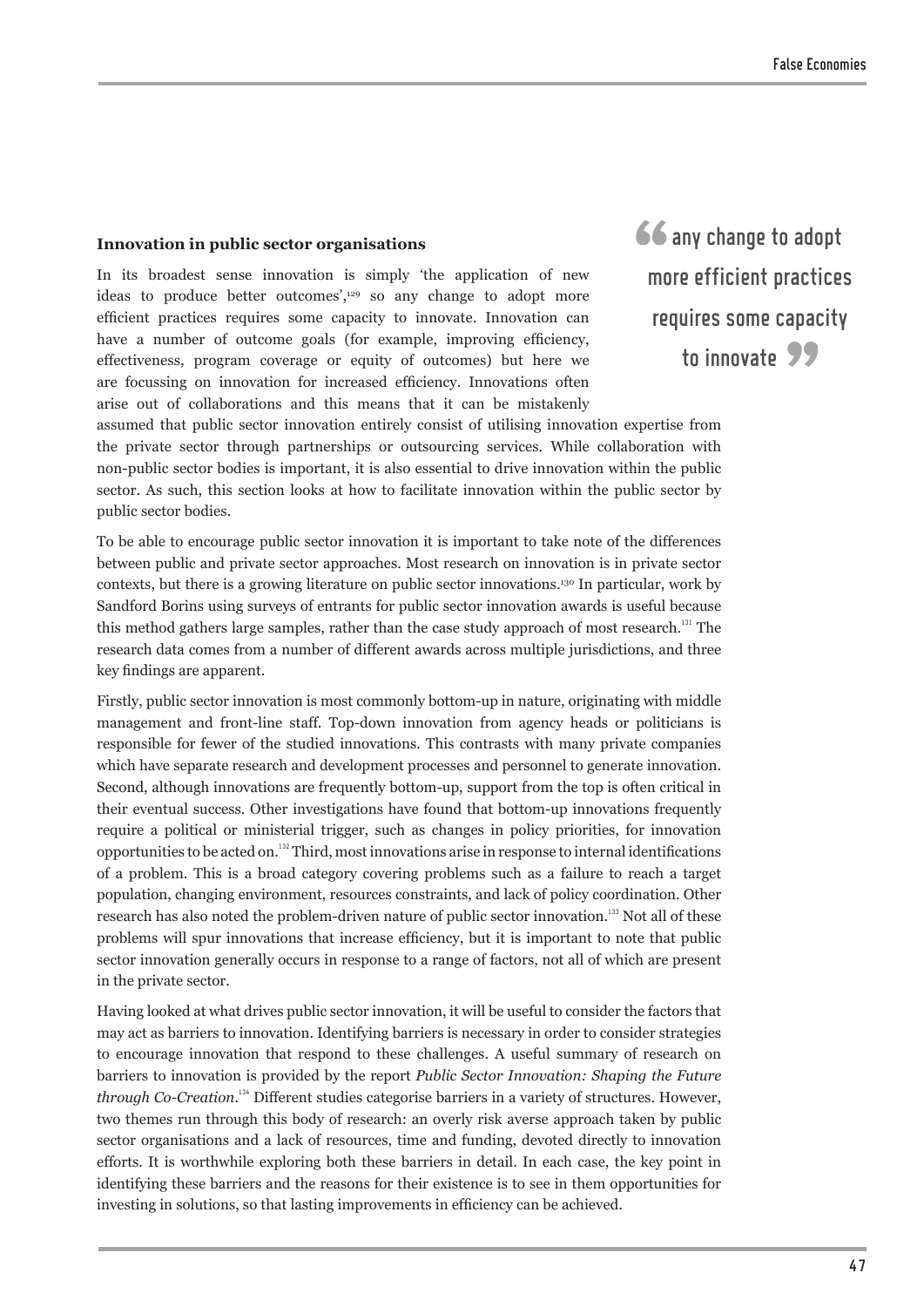### **Barriers to innovation – risk aversion**

Attempts to innovate involve risk, and so innovation requires the ability to take risks in an effective way. This means that an inappropriately strong aversion to risk ultimately damages efficiency. While the APS has had some successes in innovation, the overriding perception is that public service organisations are not highly innovative because they are overly risk averse. This idea is found in a variety of literature, including academic papers, business research, government reports and media articles.<sup>135</sup>

It is important to keep in mind that some government agencies, due to the nature of their work, are required to be highly cautious and avoid any significant error at all. This often applies in areas of regulatory approval (e.g. regarding the safety of new medications or of key financial institutions). However, other areas do not have this need for low risk tolerance, and even where it is required it is still possible to be overly-cautious.

If it were the case that the APS was overly risk averse, then it would represent a barrier to the improvements in efficiency, through innovation, that we expect of our public service. It may affect the ability to trial new methods, introduce efficiency measures, share information and collaborate across agencies, collect and publish information, openly consult and explore ideas with external stakeholders, and impact risk management regulation and compliance. Given the breadth of areas that risk aversion potentially impacts, it is important to ask the following questions: Are public sector organisations, and the APS in particular, risk averse to the point that it damages innovation and efficiency? If so, what is driving this risk aversion? Can risk aversion be eliminated or is it inherent to the sector? Ultimately, what can be done to encourage effective and appropriate risktaking in the public service?

Although little academic research has been done on public service risk aversion in Australia, there are international studies that have attempted to understand how risk aversion manifests in the public service. A study in the USA conducted over 30 years ago showed a correlation between a measure of individual risk aversion and public sector employment; the study interpreted this as indicating that risk averse individuals were more likely to choose public sector jobs.<sup>136</sup> A recent Dutch study supports this view by showing that individuals employed in the public sector were less likely to take a risky option than those in the private sector, regardless of how long they had been part of the public sector.<sup>137</sup>

However, two more recent studies from the USA found that managers' perceptions of organisational risk aversion were not directly related to the sector that they were in, but to factors that commonly differ between sectors (such as managerial trust and the levels of formal constraint on management actions).<sup>138</sup> Bozeman and Kingsley explore the issue of public sector risk aversion in relation to managerial approaches. For them, the categorisation of sector has very little to do with actual risk aversion, but more to do with organisational structure and direction of employees. They posit that there is very little difference in the way things can be done in a public or private organisation. Instead, they argue that the problems of risk aversion in the public sector are caused by: an overemphasis on controlling employees, a high level of formalisation and red-tape, low expectations regarding rewards for good work and a lack of a clear organisational goal. In other words, particular managerial features determine the level of risk aversion. Although these features are more common in the public sector, if they are absent there is no reason for the sector to be more risk averse.

Although the studies differ on why risk aversion is characteristic of the sector (and it is possible that both managerial features and the personnel attracted are making a contribution), all support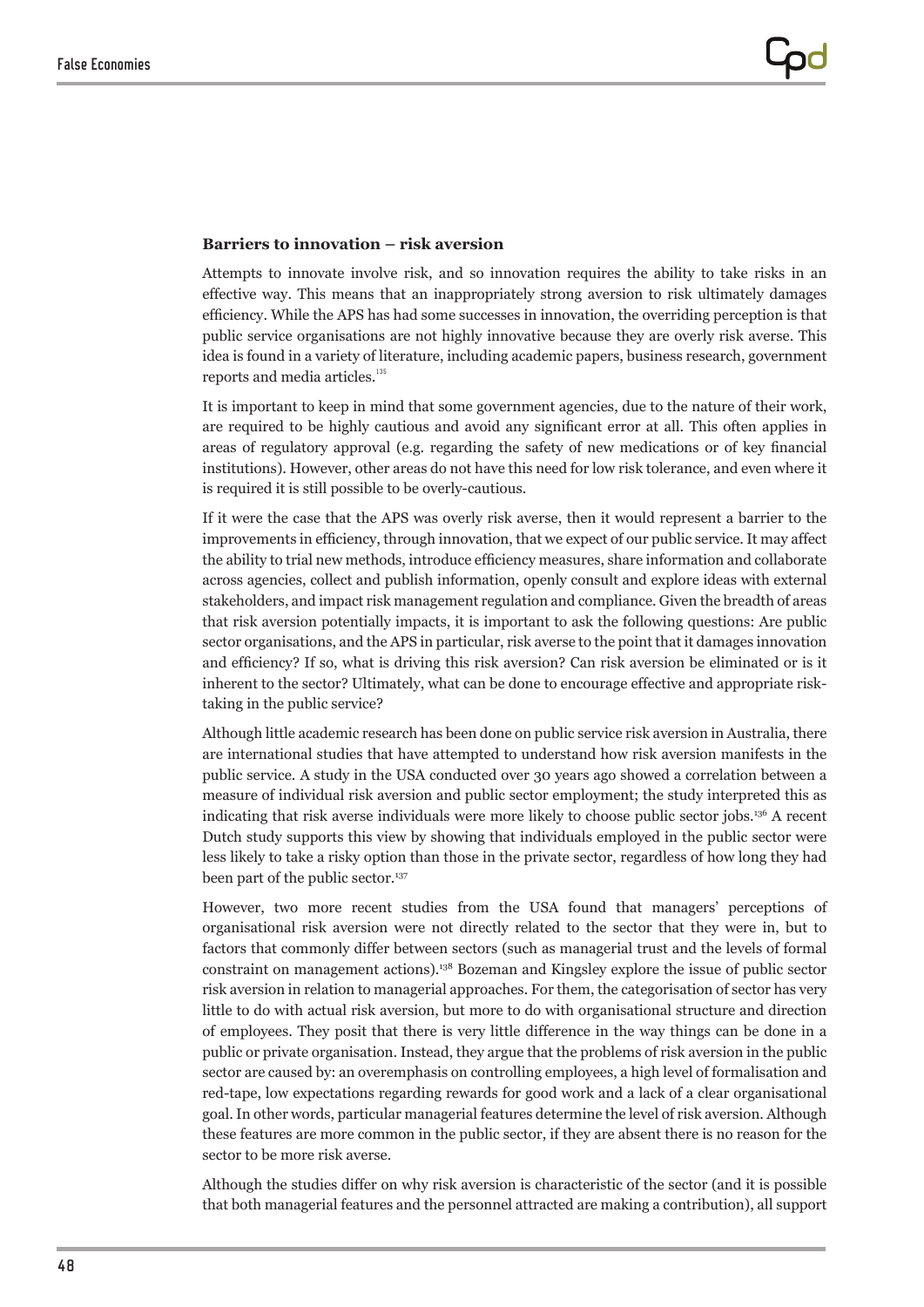the notion that risk aversion is not inherent to the sector, since strategies to change managerial characteristics or attract different personnel would counter these effects. However, the studies agree that risk aversion tends to be stronger in the public sector.

It may be that the APS is overly risk averse even in comparison to other public services, though supporting evidence is limited. One study compared data from surveys of Canadian and Australian public service manager perceptions, and it touches briefly on risk averse behaviour and innovation.<sup>139</sup> The main difference in this area was that although 79% of Canadian respondents thought that the balance between innovation and risk was recognised by senior staff and management, only 58% of Australian respondents thought that the balance was well understood.

Some Federal Government reports have provided evidence of an overly risk averse tendency. A series of reports on the capability of major agencies in the APS include assessments of innovation that specifically address whether an effective approach towards risk management is present. While the Department of Prime Minister and Cabinet<sup>140</sup> and the Department of Infrastructure and Transport<sup>141</sup> were assessed as performing well on innovation, the Department of Immigration and Citizenship (DIAC), $142$  the Department of Human Services,<sup>143</sup> and the Australian Customs and Border Protection Service<sup>144</sup> were all judged to be overly risk averse. Also, in the 2011-2012 *State of the Service Report*, 45% of around 87,000 respondents to its Employee Survey reported there was an 'unwillingness of managers to take risks' in relation to bringing about innovation.<sup>145</sup>

One recent example of public sector risk aversion is seen in the ongoing struggle faced by the APS to trial ways of implementing new methods of communication into its agencies using web technologies. In 2009, the

*Engage: Getting on with Government 2.0* report noted 'the taskforce believes that the existing culture of the APS focuses on online engagement as a risk rather than a benefit'.<sup>146</sup> Despite an Australian Public Service Commission (APSC) edict to update its online procedures,<sup>147</sup> media reports still highlight the difficulty faced by public servants in effectively using social media to engage with the community, because of a culture of risk aversion.<sup>148</sup> Andre Muys' submission to the *Government 2.0* report detailed the 'constant fear of criticism and rebuke' that government employees experience while drafting or implementing new policy. He suggested there needs to be room for failure, or the government risks losing employees to operational paralysis.<sup>149</sup> This risk aversion is affecting the way new information technologies are being incorporated into the APS. This is also an example of the disconnect between the government's strategies to innovate using technologies that will have efficiency benefits and the stalling of these innovations due to risk aversion.

Given the evidence that at least some areas of the APS are overly risk averse, it is important to consider the factors that may be driving this, so that the issues can be analysed and responses can be developed to minimise them as problems. A number of factors have been suggested as having a role in risk aversion in public service. They include, in particular:

- » **Culture**: Risk aversion has been described as emerging out of an organisation's culture.<sup>150</sup> If an organisation attempts to introduce new strategies that are at odds with the organisation's culture, the strategies are unlikely to stick. Or, in words attributed to management guru Peter Drucker, 'culture eats strategy for breakfast'.<sup>151</sup>
- » **Incentives**: Another issue is the lack of reward for public service workers to put themselves on the line and attempt to suggest and implement innovative ideas.<sup>152</sup> Whereas many

66 risk aversion is not inherent to the sector… However, the studies agree that risk aversion tends to be stronger in the public sector **99**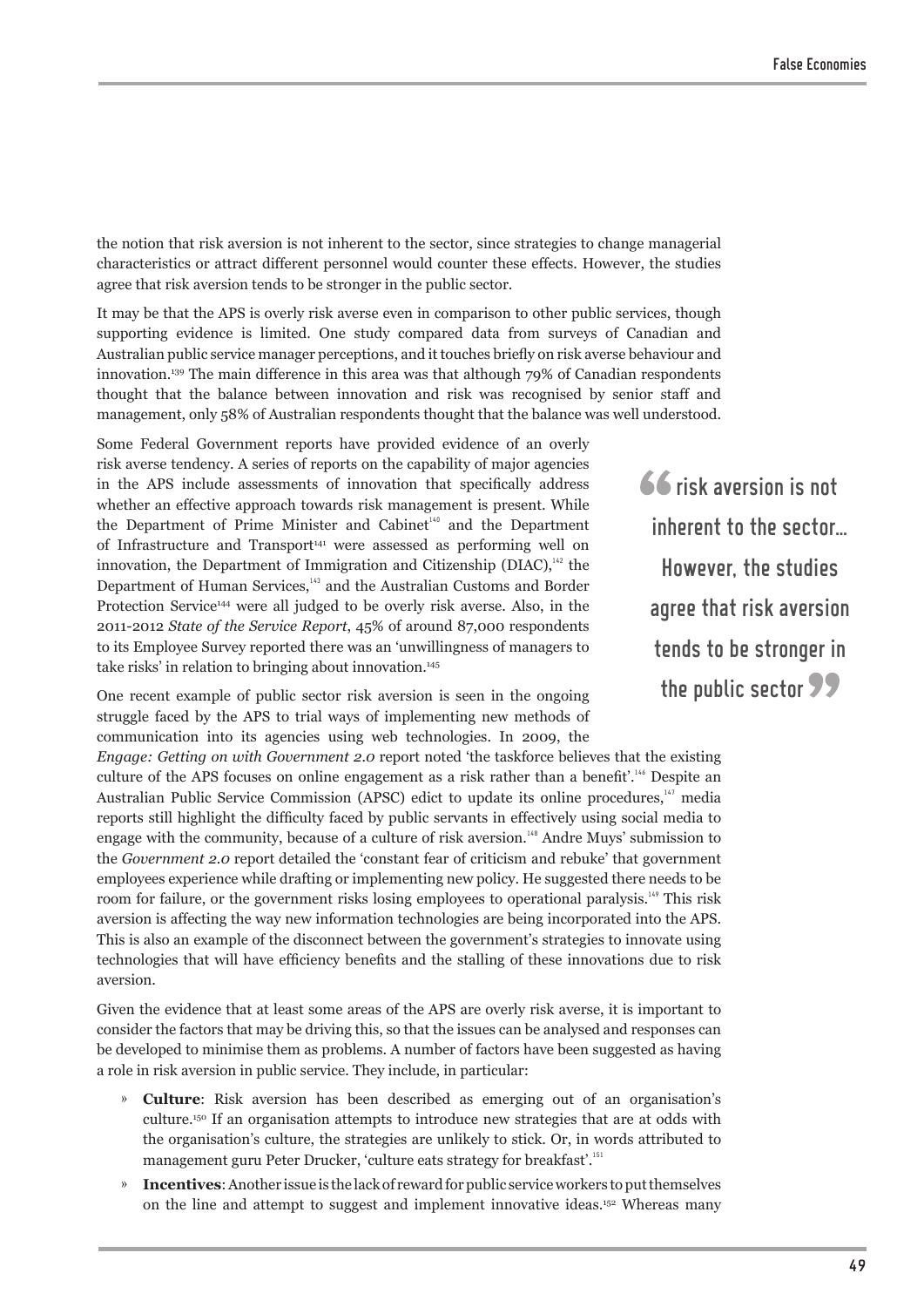private sector organisations expect less than a 100% success rate for new products and processes, and design their strategies accordingly, this is less common in public services. Instead, there are often harmful effects on a public servant's career if any one innovation fails and becomes the subject of media and opposition attention.<sup>153</sup>

- » Leadership: It is critical that leaders in the APS support and demonstrate innovation.<sup>154</sup> If managers in the APS do not take risks to innovate, then their employees are very unlikely to do so.<sup>155</sup> The clear backing of senior managers is crucial.<sup>156</sup>
- » **Hierarchy**: Long hierarchical reporting chains become as risk averse as the most risk averse actor in the chain. This process causes time delays and creates a disconnection for staff whom often lose the motivation to keep putting forward ideas. This is known within the internal circles of the APS as 'death through frustration'.<sup>157</sup>
- » **Inhibited idea communication**: Remaining apolitical is an important facet of an effective public service; indeed, it is enshrined in legislation.<sup>158</sup> However, it has been suggested that efforts to remain apolitical go too far and inhibit the exchange of ideas amongst public servants.<sup>159</sup> The risk that proposing new initiatives will be interpreted by the media as a criticism of current government policy hinders the free flow of ideas essential to innovation.
- » **Political micro-management**: One APS employee described risk aversion as:

*We'll it's sort of drilled into… every sort of public servants mind from day one… it's because there is such an overarching responsibility around accountability, transparency, proper use of taxpayer money that… we're all a Daily Telegraph headline away from disaster… so there's a disconnect between the rhetoric and the reality, and until such time as people make mistakes and the government is seen to be supporting those people who make mistakes, then the APS will continue to be a bit risk averse.*<sup>160</sup>

If ministers and their offices are actively micro-managing the APS in every sector and every program, they become directly responsible for every outcome. This means the political risk of programs is magnified and sheeted home to the minister. When the successes of government actions are ignored and the failures strongly punished it creates a risk averse environment. Ministers will face the temptation to avoid the risks involved in any innovation, regardless of its overall benefit, because there is unlikely to be any political benefit to them. This can also be seen in examples of ministers' involvement in regulatory activity, where a tendency has been noted for ministers to intervene in ways inconsistent with regulatory agencies' risk based approaches, modifying regulations based on particular political circumstances without regard for the risk management approach of the regulator.<sup>161</sup> An example of this was the Commonwealth Parliament's overriding of the Australian Fisheries Management Authority (AFMA) on the issue of the *Abel Tasman* 'super trawler'. In this case the scientific risk assessment of the AFMA was that the vessel would be within sustainable limits for the fishery if it complied with a catch quota assigned to it. This was overturned due to a political decision to address the large public outcry about the size of the vessel. Thus, a permissive approach by the regulator on the kinds of vessels to be given licences was changed to a ban on 'super trawlers'. There is disagreement over whether the scientific evidence was sufficient to support AFMA's risk assessment,<sup>162</sup> but regardless of this, the case represents a clear example of a more risk averse position being imposed on the regulatory body by elected representatives.

It is interesting to note that, with the exception of the two factors generated by the political environment, all of these can also be present in private sector organisations. It may be that in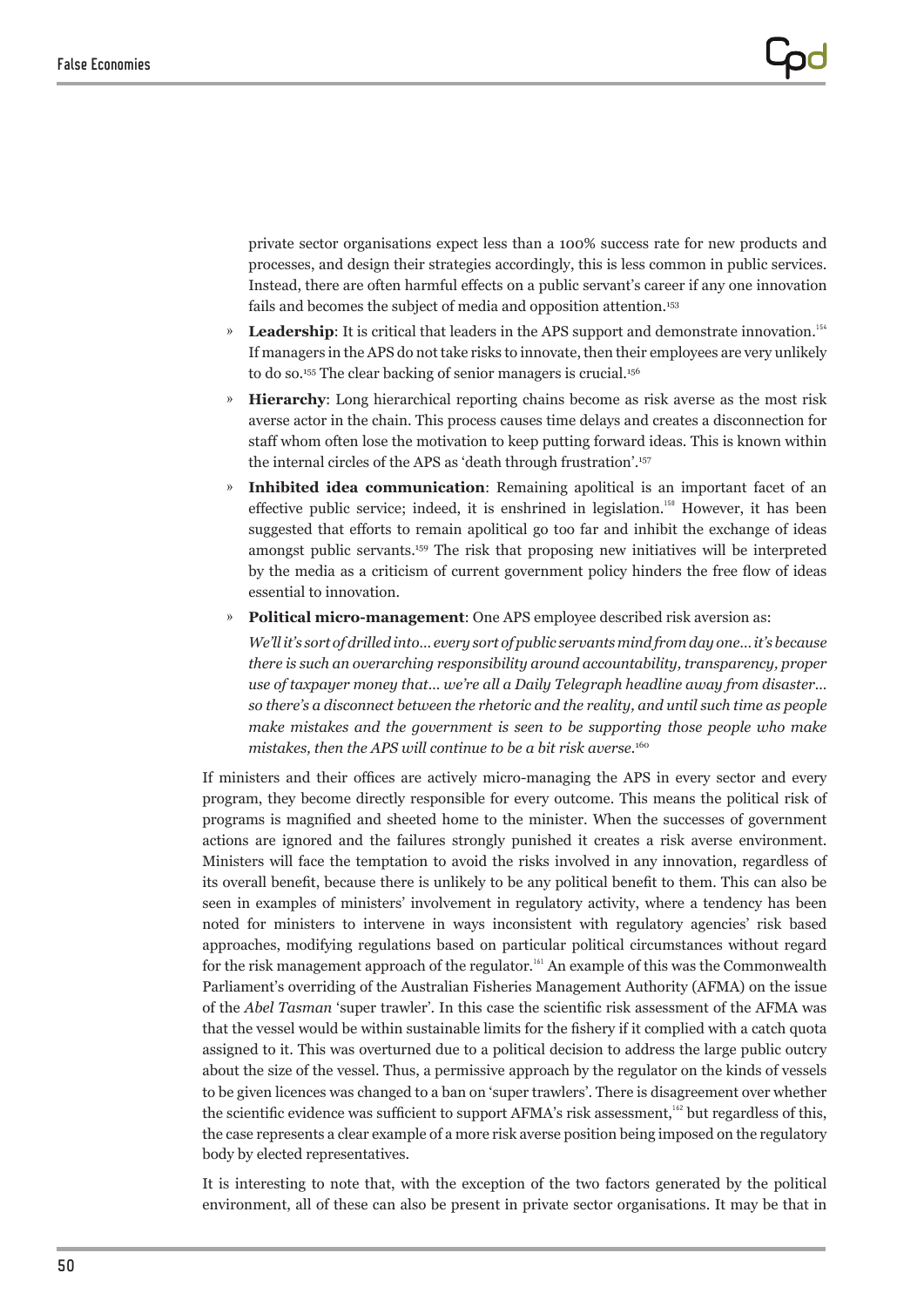overly risk averse public service organisations the same factors existing in the private sector are simply present to a greater degree. However, an alternative possibility is that it is the political environment that is largely responsible for increased risk aversion in the public service.

In all cases, awareness of these problems and appropriate investments in responses usually produce valuable solutions that will enhance innovation towards efficiency. It might be thought that the incentive to invest in much needed changes increases if the public service faces greater austerity. However, innovation, research and change management are often the first things to be cut in times of austerity, because the political imperative remains to emphasise the continuation of front-line services while cutting the 'back office'. This brings us to another major barrier to the pursuit of public service efficiency through innovation – the lack of resources applied to the task.

### **Barriers to innovation – lack of resources**

The research on public sector innovation indicates that lack of resources can sometimes be a problem that spurs innovation.<sup>163</sup> However, lack of resources is far more likely to act as a barrier to innovation. In surveys on public sector innovation award entrants, a lack of resources was the most commonly identified obstacle to innovation.<sup>164</sup> In addition, it has been found to be by far the most difficult obstacle to overcome. One study in the USA measured the success rate of the public service in overcoming obstacles and found it to be 58% on average. The success rate for overcoming the specific obstacle of a lack of resources, however, was much lower than the average at 19%.<sup>165</sup>

This means that for almost every other obstacle the majority of innovations overcame it, but four out of five innovations continued to be negatively affected by a lack of resources. Analysis of the attempts to find funding show that most funding obtained was short-term.

In addition, the uniform and indiscriminate means by which APS resources are frequently reduced, such as through the Efficiency Dividend and other across-the-board cuts or hiring freezes, are poorly aligned with the dynamics of innovation.<sup>166</sup> The Efficiency Dividend fails to take into account the reality that opportunities to innovate may vary widely from year to year – it is applied equally in years where major new relevant technologies are available as when they are not. Also, productivity during a successful innovation may initially dip with the introduction of the innovation, as personnel become familiar with a new way of operating. Later, as skills improve, the advantages of the innovation become apparent and productivity goes up to levels higher than before the introduction of this innovation. Because the Efficiency Dividend takes the 'dividend' out of agency budgets first, and then leaves the public service to implement innovations to cover the loss, embarking on an innovation means suffering a loss of productivity when resources are already stretched.

For these reasons, resource constraints need to be considered a significant potential barrier to innovation in the APS, and thereby a possible cause of inefficiency due to lack of innovation.

#### **Driving innovation in public sector organisations**

A number of potential reforms to increase innovation in the APS, including innovations for increased efficiency, are suggested by the above discussion. With the exception of adequate resourcing, these most often point to the need for significant changes in the way that the APS has been organised and led.

66 When the successes of government actions are ignored and the failures strongly punished it creates a risk averse environment. 99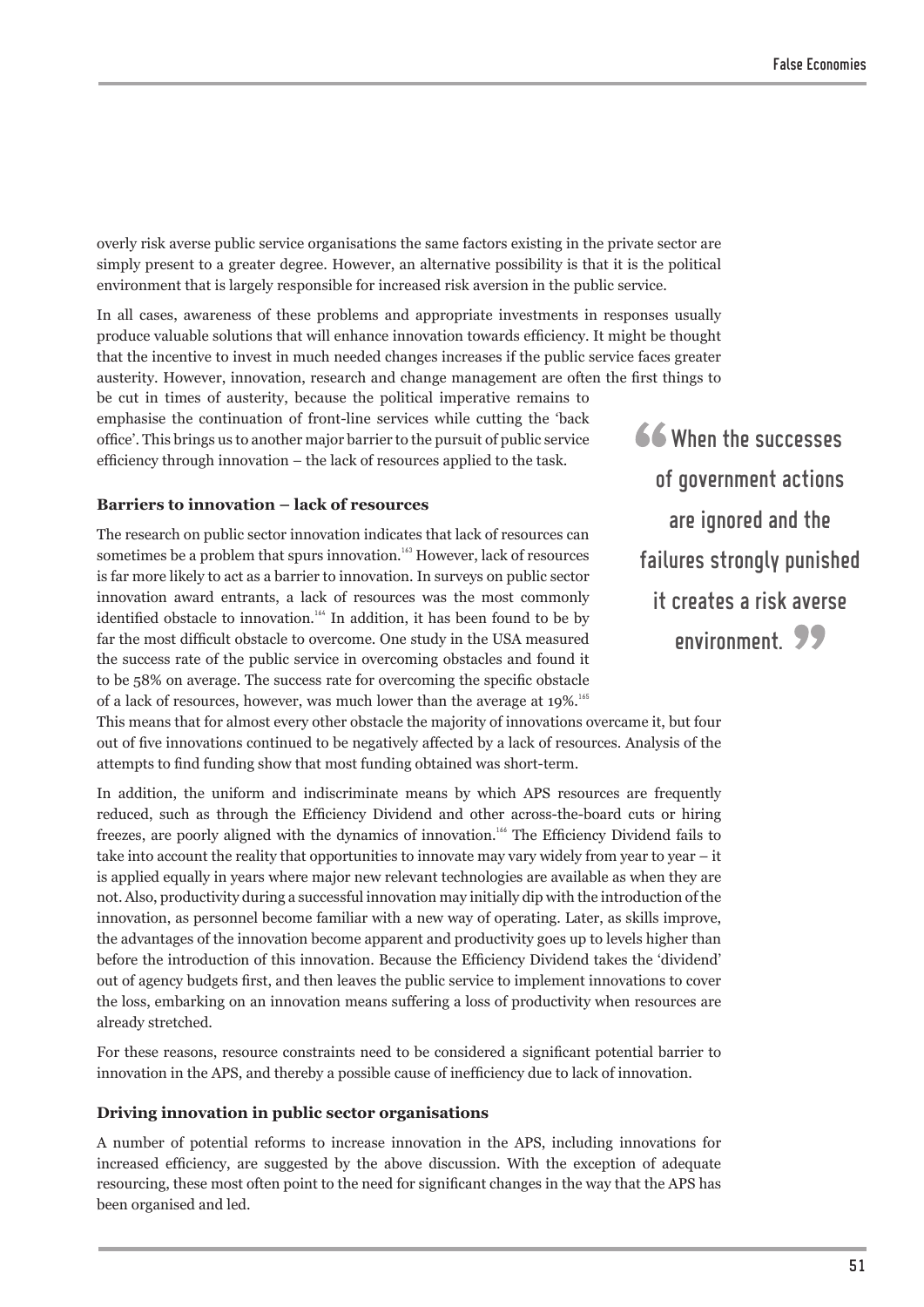#### *Cross-agency innovation teams*

Some studies discussed above indicate that public service organisations may attract individuals who tend to be more risk averse. If this is the case, then encouraging innovation might be achieved by pulling together teams of those public servants who are more risk tolerant. Crossagency innovation teams made up of volunteers seconded to the initiative would be a good way of drawing together those public servants with an appetite for innovation and risk. They would also pull together knowledge from different areas of the APS, increasing the chances that integrated innovations can be devised and implemented.

A good example of cross-agency teams facilitating innovation, though not necessarily widely recognised as such, is the Suspected Child Abuse and Neglect (SCAN) teams that operate in Queensland. SCAN teams consist of professionals from statutory and non-statutory bodies involved in child protection. They meet regularly and are a formal forum for multi-disciplinary consultation.<sup>167</sup> The purpose of the teams is to ensure a coordinated and effective approach is taken by relevant bodies to notifications of abuse or neglect. However, there is evidence that these teams also promote the implementation of new service delivery practices, which is a form of innovation.<sup>168</sup> The research suggests that cross-agency teams have this effect because they have a number of features that make moves to new practices more likely, such as providing a new setting that can 'unfreeze' old attitudes and behaviours. Given this evidence, it seems likely that crossagency teams set up to pursue innovations would be a highly effective way of boosting innovation.

This proposed means of facilitating innovation is slightly different from teams like the Gov 2.0 taskforce<sup>169</sup> and design.gov.<sup>170</sup> Those teams were set up to facilitate innovation elsewhere in the public service; their purpose is to draw out innovative ideas and provide support to those

66 The significance of lack of resources as a barrier to innovation means that a fund to provide investments in innovation might be advantageous 99

implementing them. The cross-agency teams envisioned here are made up of public servants involved in an area of service delivery. Rather than being a support mechanism to enable others to innovate, these teams would generate the innovations and be directly involved in implementing them. The SCAN teams example above shows how cross-agency teams tend to be more innovative, even when the teams were not specifically set up for the purpose of driving innovation. These cross-agency teams would have driving innovation in service delivery as their explicit goal.

## *Top level facilitation of bottom-up innovations*

As research indicates that the majority of public sector innovations are initiated by middle-management and front-line public servants, but require top-level support, this implies that programs where bottom-up innovation is facilitated by top-level actions would be beneficial. An example of this is creating a window for innovation by the temporary adoption of more

permissive standards that govern aspects of public service operations. This allows groups of front-line public servants to experiment with new approaches, which can then be used to inform the creation of new standards. An example of this was implemented in the UK for standards governing diabetes education. As a result, a new approach to the treatment of type 2 diabetes was developed over 2002-2005 by a diabetes care unit in Salford.<sup>171</sup> This was a move away from a traditional healthcare model where an entirely passive patient simply accepts the decisions and complies with the instructions of the health care professional, to a patient-centred approach that delivered substantial increases in the clinical benefits of treatment.

#### *Low risk approach to pilot programs*

The evidence that an overly risk averse approach may be present in the APS suggests that strategies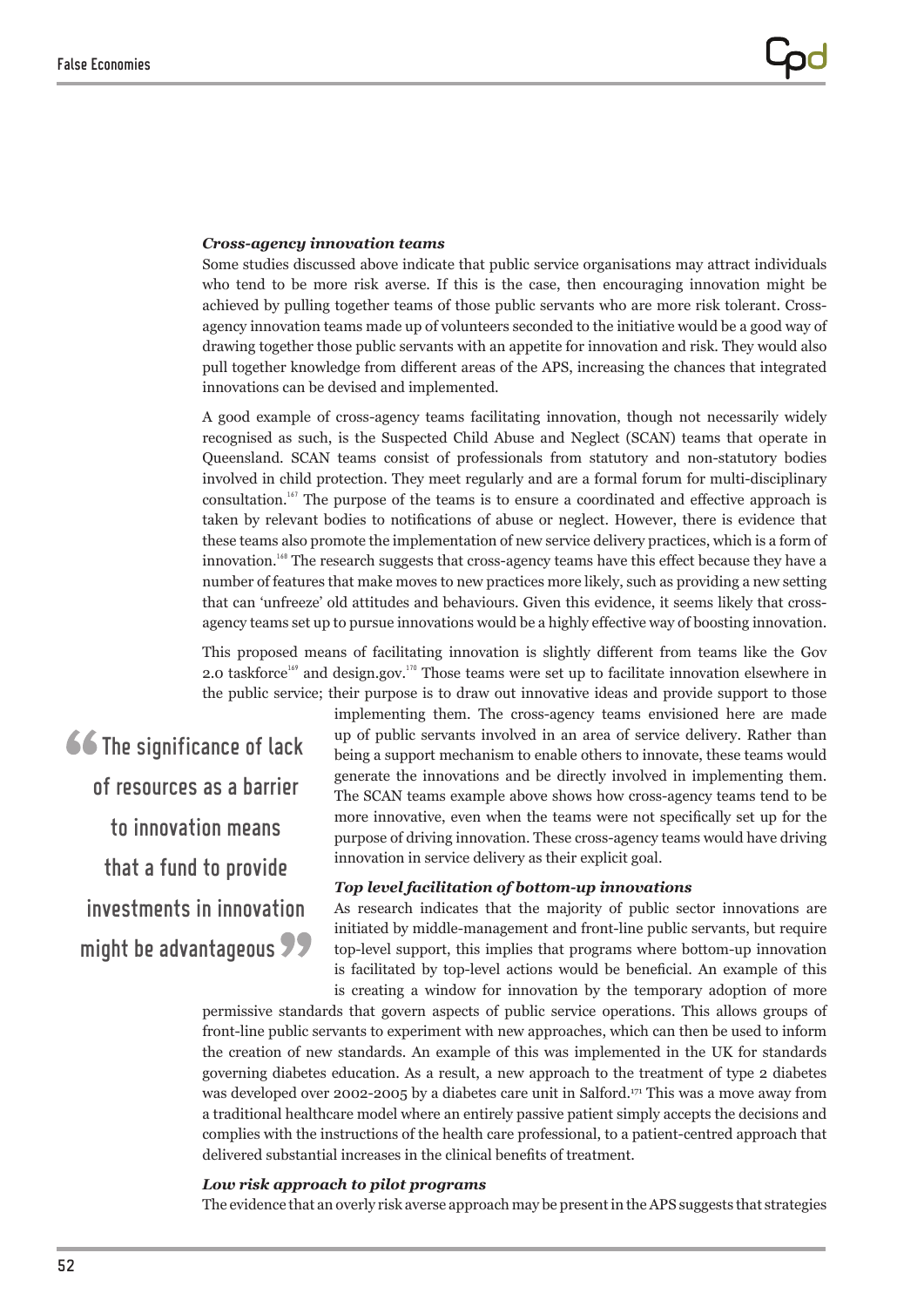to reduce the risks involved in innovations are needed. One way of achieving this is adopting measures reducing the political risks of innovation, such as running multiple pilot programs. Running multiple pilot programs simultaneously reduces the risk that a pilot program will be seen to have 'failed' if it is not adopted. If multiple trials are set up with the stated intention of taking on best practice, then trials not adopted have not failed, they are simply part of an evidence-based process of arriving at best practice.

Of course, while pilot programs can be very useful, they can be criticised as a political tool to make it look as though action is being taken, when in fact it is not. Pilot programs need to have robust and carefully administered evaluations. This is to ensure mediocre programs do not progress into long-term policy 'solutions' and that successful programmes are appropriately refined, scaled up and achieve full implementation. This may seem like an obvious point, but it is too often ignored in practice.<sup>172</sup>

### *Innovation awards and recognition*

In addition to reducing risk, incentive schemes could be devised to reward innovation and counter risk averse organisational culture. The prestige attached to such awards would be a motivator in itself, as well as providing career advantages, such as increased chance of promotion. Innovation awards exist in many public service organisations, including the APS, but more work is required to ensure they are fully effective. There are strong theoretical reasons to think that innovation awards can be highly effective, but empirical evidence on their effects is lacking.<sup>173</sup> Nevertheless, widespread use of such awards across multiple jurisdictions indicates confidence in their effectiveness by senior public servants. Further research is necessary to develop a good understanding of the optimal features awards should have to encourage innovation. For example, how winners are publicised, the composition of the judging panel and what the award itself is.<sup>174</sup>

#### *Innovation investments*

The significance of lack of resources as a barrier to innovation means that a fund to provide investments in innovation might be advantageous, especially at a time where agency budgets are being reduced. By setting aside funding specifically, the government can encourage departments to feel more secure in submitting ideas for innovation. One such initiative, the *Invest to Save Budget* (ISB), was a UK idea that implemented some whole-of-government approaches (referred to in the UK as 'joined-up government'). ISB gave money to initially fund programs that showed promise, and to encourage different agencies to collaborate and take risks on innovations, without undertaking too much of the initial risk themselves.<sup>175</sup> What the fund also did is capture and share information on problems that programs face, and in this way it sought to educate other agencies on how not to make similar mistakes. The fund, which can be compared to venture capital because it is a special pool of money that is used to test out projects, reported many successes. One such was the *Life Events Access Project* (LEAP), which aimed to provide improved access to services at a single point through a structure linking services to eleven life events. For example, the 'changing employment status' life event provides access to information on assistance with job seeking, as well as information on the benefits available while unemployed. The estimated savings of the £2.2 million project were £8 million. $176$ 

Similar programs also exist in the USA, such as the Federal Department of Education's *Investing in Innovation Fund Competitive Grant Program* and New York City's *Center for Economic Opportunity*. <sup>177</sup> It is worth noting that many private sector organisations have specific research teams and dedicated investments in innovation. The public sector relies more on in-house innovation by workers and their managers. This suggests that the APS should make specific investments in innovation rather than just hope the culture of existing practitioners will produce some.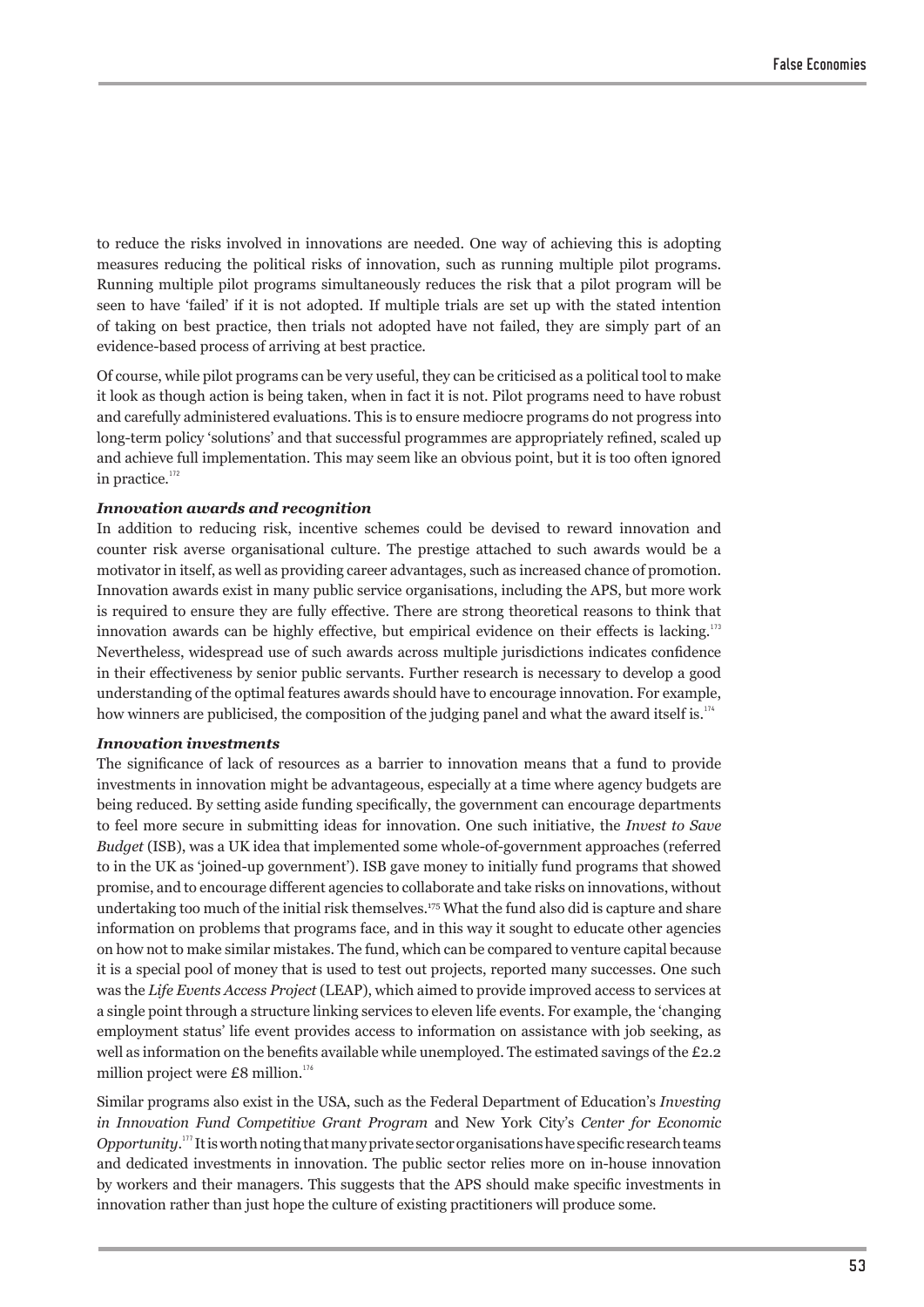## **Illustrating potential innovation initiatives**

While further work is required to define an efficiency-focused innovation agenda for the APS, there are some potential examples that can be drawn from recent studies to illustrate the possibilities:

» **Tax-Transfer system single account platform**: The *Australia's Future Tax System Review*, chaired by Dr Ken Henry, included strategic recommendations for taking the tax and transfer system into the 21st century digital age, with major innovations to improve the interfaces between businesses, households and government.<sup>178</sup> It recognised this would take new leadership and cross-agency collaboration, as well as close consultation with businesses and households. This example is a good illustration of the idea that the efficiency considerations must apply as much to the impact of government on the rest of the community (e.g. private sector efficiency) as on measured efficiency of government services alone. Tax and transfer processes since that report have instead remained largely under-resourced and siloed.<sup>179</sup>

using 'wikis' as a tool for community consultation and collaboration… aids efficiency by producing better designed and more informed policies **99** 

- » **Public service design and behavioural economics**: In the UK and northern Europe, governments have in recent years been building capacity for policy and process design experimentation in providing public services, including teams that have developed service applications of the latest developments in the behavioural sciences.<sup>180</sup> These can greatly improve efficiency through better processes and policies that more effectively reach client targets. The very minimal Australian Federal Government efforts in these areas have been victims of general resource cutbacks (e.g. the closure in 2013 of the *DesignGov* pilot study of business-government interactions barely after it began). $181$
- » **Selection of infrastructure projects**: The Productivity Commission has recently released a draft report on public infrastructure that is highly critical of the processes for project development, assessment and selection. Failures of process in this area have enormous efficiency costs, and this is a very good example of where investment in public service capability and systems, including in procurement, is far more likely to deliver efficiency gains than cutbacks to resources available for the task.<sup>182</sup>
- » **Wiki-based policy collaboration**: A number of governments have begun using 'wikis' as a tool for community consultation and collaboration. (A wiki is a type of website that allows collaborative generation and editing of its content – the most well-known example is Wikipedia.<sup>183</sup>) The government of the Canadian province of Alberta used a wiki platform to develop its *Social Policy Framework*, a document setting out the goals, the measurable results to be achieved, and the roles of all those involved in Alberta's social policy. The platform also includes a core set of actions the government has committed to. $184$  Such an approach allows for community consultation that is both broader and deeper than what can generally be achieved through previous consultation methods, such as focus groups. The wiki was accessed by 27,479 people and allowed them to fill in surveys and upload submissions, as well as directly edit wiki entries.<sup>185</sup> Consultation of that quality aids efficiency by producing better designed and more informed policies, together with wider community support during implementation.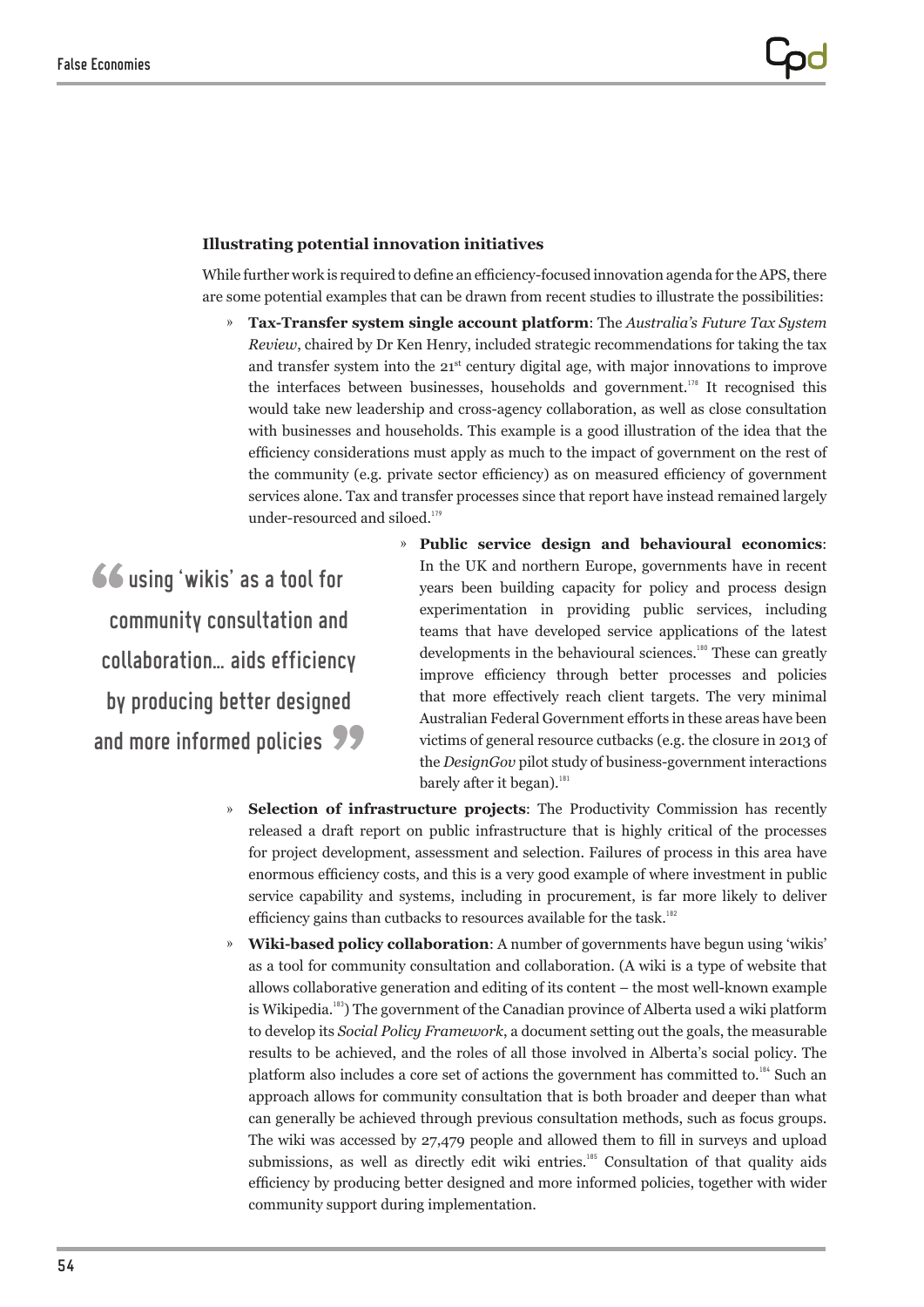## Professional accountability

Ensuring accountability for achieving goals is critical for the efficiency of any organisation. The achievement of organisational goals are the results that must be considered, along with the resources used, to obtain a good assessment of technical efficiency (as discussed in Chapter 1). Knowing what organisational goals are being achieved is also critical to allocative efficiency; it is important to know that effort is being allocated to the right place. This is particularly important to public sector organisations like the APS, which have a duty to be responsive to the public interest embodied in such goals. Accountability is not just about ensuring better services; it is also about being responsive, either directly or through the political process, to the goals of citizens.

This section discusses the accountability structures of the APS, including the systems that assess whether goals are being met at all levels, from agencies to individuals. Of course, at an individual level it is often difficult or impossible to make a direct connection between actions taken and whether the broader goals of an organisation are being met. However, as is discussed below, it is important that there be some alignment between the outcomes expected of an employee and their organisation's goals.

An examination of current APS accountability structures reveals they have become too focused on what can be easily measured or, even worse, on what can easily be claimed to have been achieved. A serious commitment to efficiency in the APS would involve an extensive review of the role and conduct of accountability arrangements. This would need to confront some fundamental questions about the style and substance of government itself, and about the relationships between the political and administrative arms of the public sector.

## **The current 'performance management' approach**

The effectiveness of procedures to ensure accountability in the APS have been a concern for many years. The 1976 *Royal Commission Report on Australian Government Administration* (the *Coombs*  Report)<sup>186</sup> quoted one public servant saying: 'No matter how good you are you don't get anywhere. I won't be fired if I am a bad worker; I won't be promoted if I am a good worker.' The report was very critical of the staff assessment systems of the time. Undoubtedly, improvements have since been made. However, a 2013 report on the APS performance framework found that implementation of effective systems was uneven amongst agencies.<sup>187</sup> The National Commission of Audit report also noted that the quality of performance reporting varies markedly and acknowledged the need for improved performance information in the APS.<sup>188</sup> Suffice to say, there is still a great deal of work to be done. Less than half of all APS employees feel that their current performance management system will help them in improving their work.<sup>189</sup> This general negative perception is backed up by investigations of specific elements, such as Key Performance Indicators (KPIs).

KPIs can be a useful means of monitoring and identifying problems with performance in the public sector, utilising qualitative and quantitative information to spur and inform queries as to whether departmental goals have been met. This is beneficial to efficiency, as KPIs can therefore be employed to help discern which managerial methods are working, and which are not. However, the theoretical potential benefits of KPIs are not always achieved in practice. A 2013 Australian National Audit Office report looked at a selection of KPIs across three APS agencies. It found that the majority of KPIs met the criteria of being measurable, but most failed to 'signal the impacts of program activities' completely.<sup>190</sup> Also, none of the three agencies had KPIs that as a collective demonstrated both the full range and quality of its achievements in furthering program objectives. This provides a good example of the focus on what can be measured, without sufficient attention on the outcomes.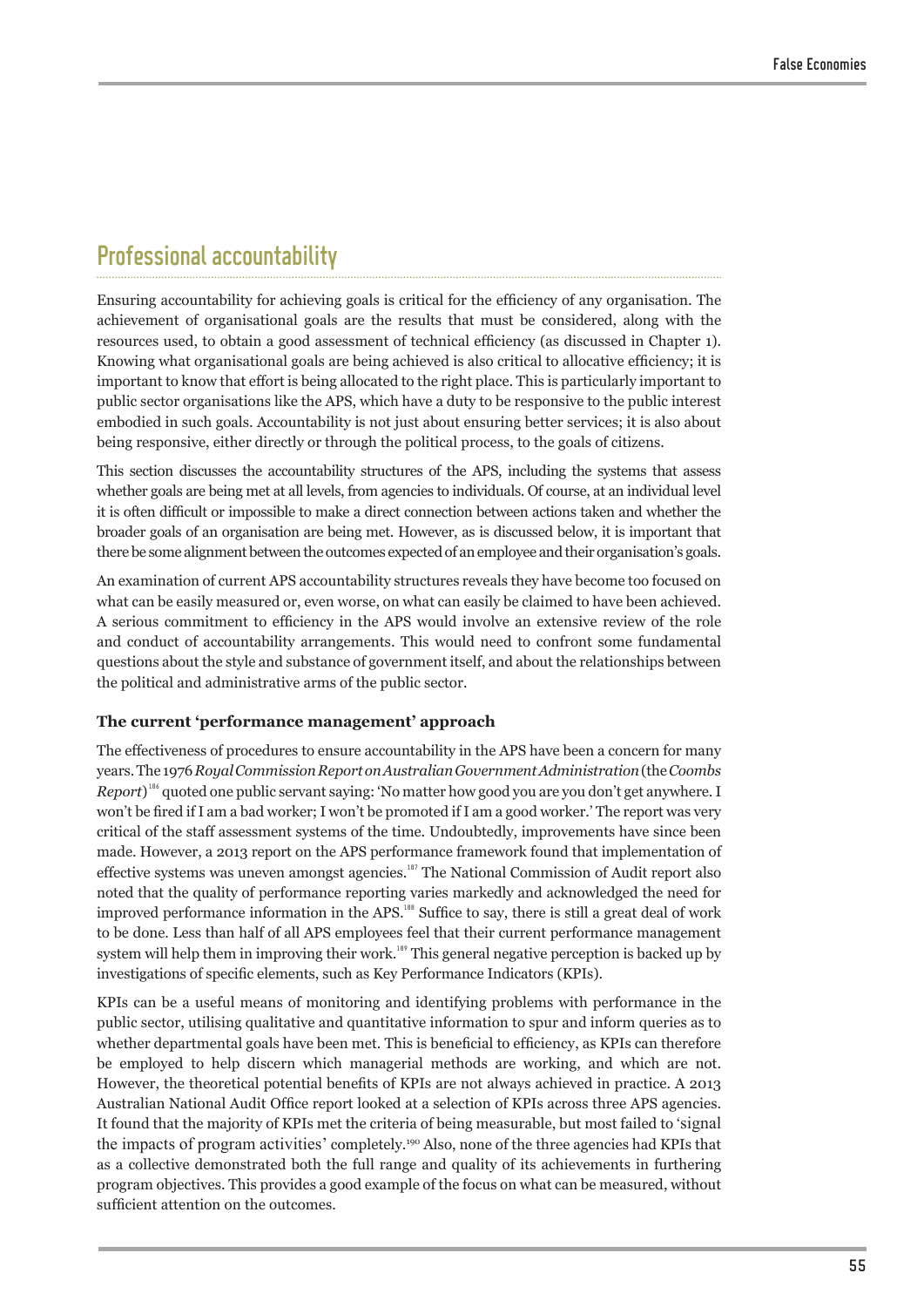Given the difficulties with previous 'performance management' systems, and how critical accountability is to efficiency, it may be useful to explore a more inclusive accountability approach. This might be termed a 'professional accountability' approach; it focusses on outcomes, and takes into account the critical role that values and relationships play in ensuring that organisational goals are met. Many of the features of this approach are exemplified, in a non-public service context, by reforms outlined in the Grattan Institute report, Making time for great teaching.<sup>191</sup> Similar to what is described below, this approach focusses on outcomes, in that case improved teaching quality. The approach also incorporates peer assessment and giving staff flexibility and autonomy in pursuing improved performance.

## **Need for a focus on outcomes**

A critical challenge for any organisation attempting to measure whether its goals are being met, is to measure what is important rather than what can be easily measured. The importance of outcome goals for public service organisations is widely acknowledged.<sup>192</sup> This focus on organisational outcomes is vital for a number of reasons:

Firstly, if the focus is on easily measurable indicators it can result in the organisation only increasing the activities that are measured, and not better achieving its goals. An example of this is measuring hospital waiting times (defined as the period from the initial consultation to the recommended procedure) in the UK, which reduced waiting times, but only by delaying initial consultations. In other words, people were simply having to wait longer to get onto the waiting lists; the total time people spent waiting for a procedure had not decreased, only the narrowly defined and measured 'waiting times' had.<sup>193</sup>

Secondly, outcome measures are important for external accountability and transparency. If the activities of public service organisations are judged simply on inputs (e.g. how much money is being spent on a problem) or outputs (the activities undertaken) it can give a false impression of their performance. This impression can be falsely positive if, for example, the activities are not actually addressing the problem effectively. Alternatively, it can be falsely negative, such as a case where it is perceived that money is being spent on a problem that is not going away, when in fact the problem is being reduced. Although inputs and outputs are often easier to measure, ultimately it is the outcomes that are the main concern for governments and citizens.<sup>194</sup>

Thirdly, the process of measuring outcomes can improve planning by giving organisational goals and priorities more clarity. By following an outcomes-based approach, the organisation can better clarify what their objectives are in the short- and long-term, and properly assess how to prioritise the tools and resources needed to achieve those outcomes.<sup>195</sup>

In order to focus on outcomes, an organisation needs to ensure that the goals, strategies, systems and processes involved in this monitoring, and the overarching organisational culture, are aligned with the priorities of the organisation. This process of alignment requires organisations to have clearly defined and articulated priorities. As was mentioned above, the APS has multiple and complex goals, so this clarity can be difficult to achieve.

Geoff Gallop, the former Premier of Western Australia, has argued Australia needs a national plan and a process for developing national objectives.<sup>196</sup> This would be in addition to strategic plans already created by some agencies. A national planning process would provide broad outlines of the policies, government programs and external partnerships needed to achieve these objectives, and would set out monitoring and evaluation mechanisms. This would be similar to plans developed by State and Local Governments, such as *South Australia's State Strategic Plan*, although it would obviously involve a greater degree of complexity. A national plan clearly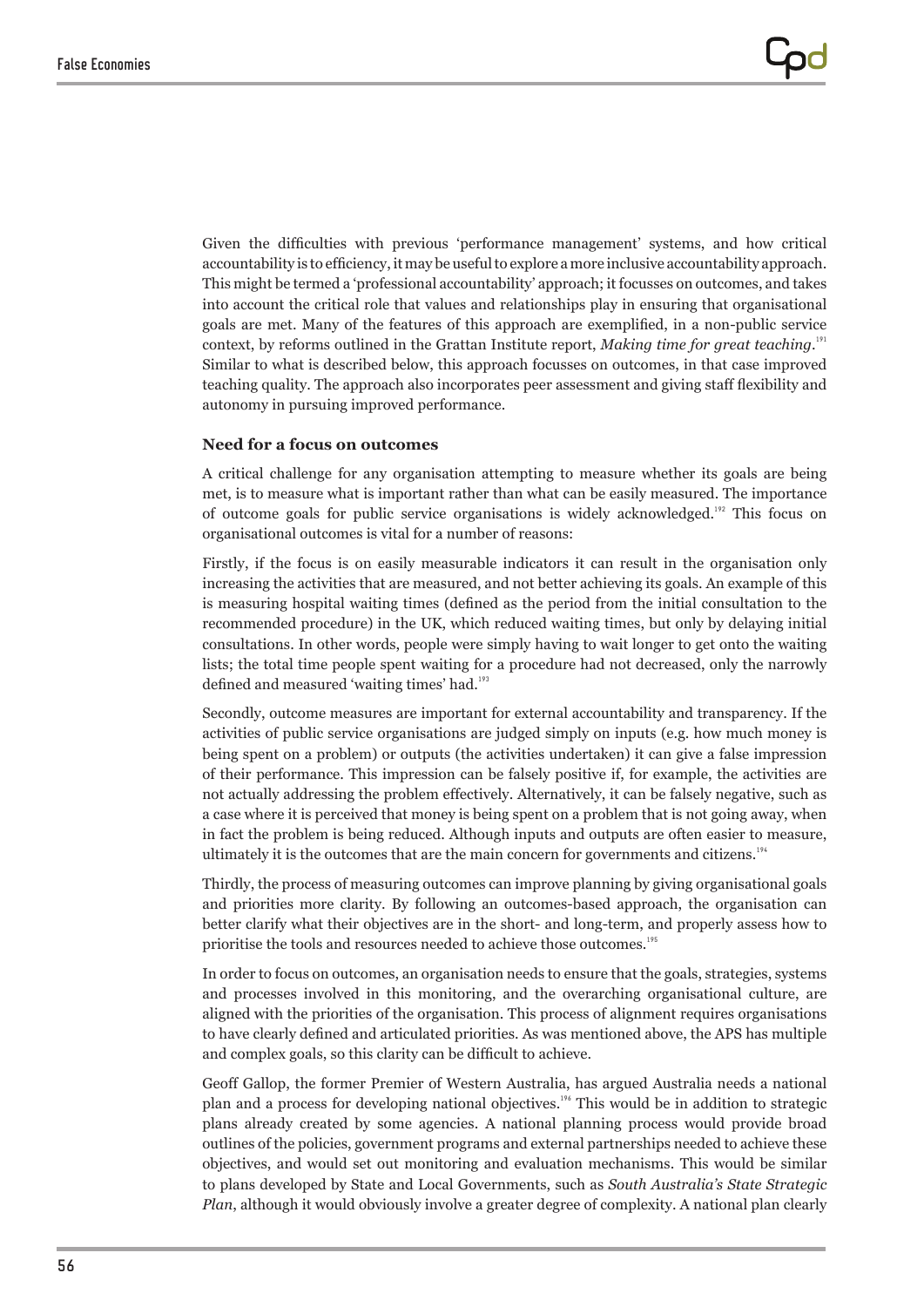outlining the overall goals of government would no doubt make the alignment of agencies' planning with these goals more effective, leading to a stronger outcome focus.

Other methods and institutions for determining and implementing national priorities are set out in *Now for the Long Term*, the report of the Oxford Martin Commission for Future Generations.<sup>197</sup> The report highlights that a lack of long-term thinking and planning is widespread across governments, institutions and industries. It outlines a number of initiatives that have been used in various countries to drive a more strategic focus. These initiatives include institutions specifically set up to advance the interests of future generations, such as Finland's Committee for the Future. Other initiatives follow a whole-of-government approach, such as the creation of National Planning Commissions. There is a great deal of international, as well as State and Local Government, experience that can be drawn on to design a process for determining national goals. In addition, useful complementary processes already exist at a Federal level, such as the *Intergenerational Report*, which requires Treasury to conduct a long-term stocktake of the implications of existing policy.<sup>198</sup> Clarity and cross-party consensus on at least some national objectives is a necessary condition for the goals of the public service to be clearly set.

As mentioned above, it is important that employee goals are aligned with organisational goals. One way to achieve this is to ensure that the way individual employees can contribute to organisational goals is measured. This requires clarity in formulating organisational goals and clarity in the design of accountability systems that relate to these goals. APS management has had difficulty achieving high levels of clarity.<sup>199</sup> The evaluation of KPIs described above provides a specific example of the lack of clarity affecting accountability systems. Given this, embodiment of organisational goals in accountability systems may require building further capacity in the APS for the process of goal specification and alignment with accountability systems. A leading role in this is consistent with the 'new APSC' proposed by the *Ahead of the game* report.<sup>200</sup>

Another means of focussing APS activities on outcomes is increased direct contact with the public by engaging citizens in the provision of services. This kind of client directed approach gives citizens more involvement, and therefore likely a bigger say, in the delivery of services. Greater contact with citizens is likely to help public servants to achieve a deeper understanding of their goals. Client directed systems can take a number of forms. Good examples are initiatives termed 'co-production'. A number of successful co-production initiatives have been carried out in the UK such as the Croydon Service Users Network (SUN).<sup>201</sup> This is a support network involving a partnership between people with long-standing behavioural or emotional issues, and psychiatric professionals. It draws together people with similar experiences who can help each other as individual crises occur. Groups are co-run by a professional and a former member of SUN with lived experience of personality disorder. The close partnership of professionals and service users leads to a much more active relationship, and has reduced usage of hospitals by members.

66 it is important that employee goals are aligned with organisational goals… This requires clarity in formulating organisational goals and clarity in the design of accountability systems.

#### **Need for an experimentalist approach to measuring outcomes**

A challenge for the design of systems to ensure organisational goals are met is that the measurement of what is important, the outcomes, is often difficult and not always possible to undertake top-down or centrally without the input of those closer to the front-line of operations.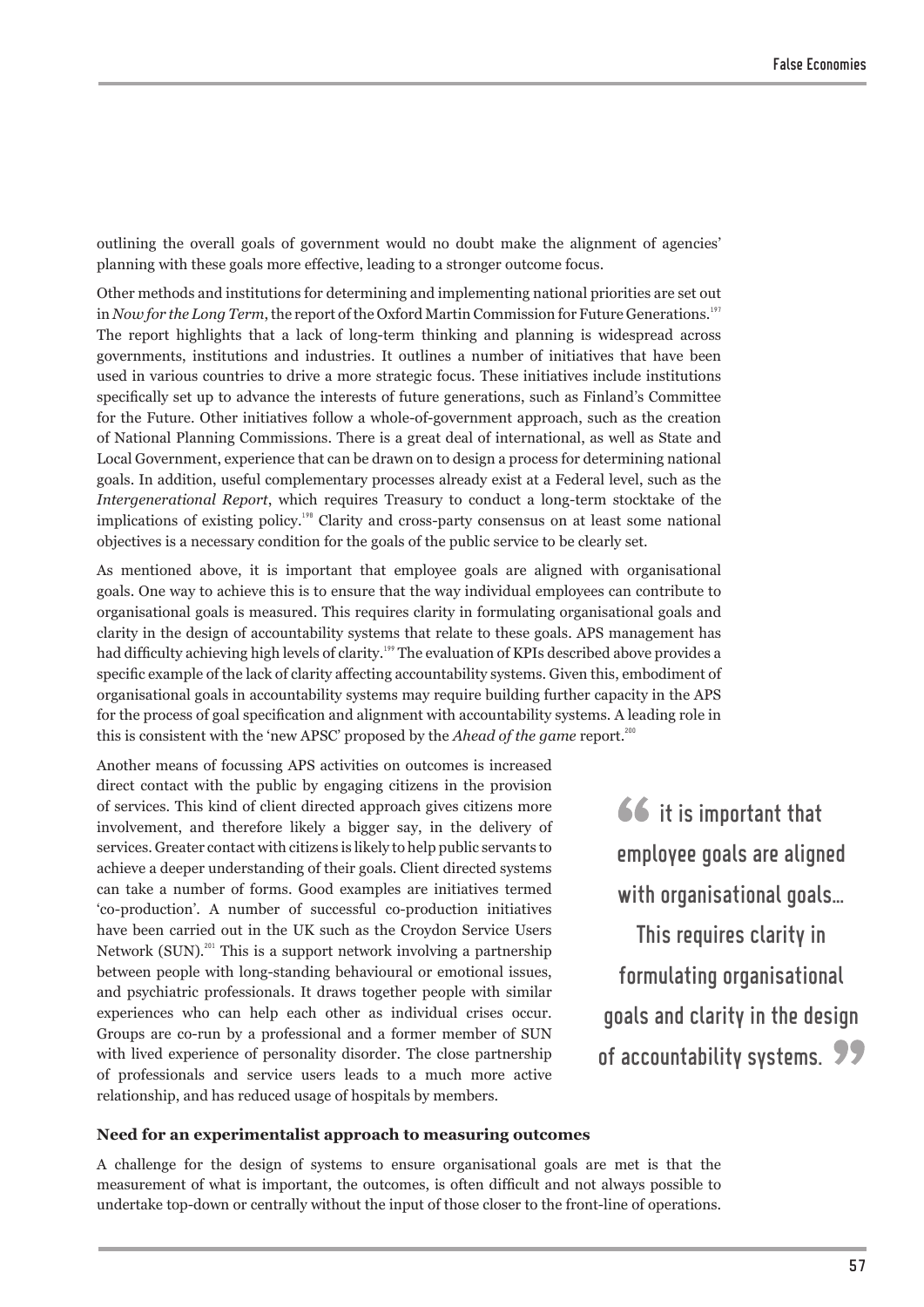Neither of the above two difficulties with outcome measures are a reason to use input or output measures instead. As outlined in the previous section, they have more serious defects. Instead, one approach to improve efficiency (and effectiveness) may include some re-conceptualisation of accountability systems, from an emphasis on top-down 'performance management' to more decentralised models, such as greater reliance on client directed systems, subsidiarity principles and effective professional accountability. This means a focus on much more effective outcome measures. However, where centralised measurement is likely to lead to flawed metrics, there needs to be an 'experimentalist' approach to accountability that allows for the possibility that metrics may need to be corrected and adapted.

In addition to the difficulties posed by creating effective outcome measures, it is also possible for centrally determined measures to become counter-productive as the world changes or as knowledge grows. A simple example is assessing police performance by the percentage of crimes solved. In the Netherlands this statistic was decreasing, suggesting police performance was getting worse. However, this failed to take into account the changing nature of crime in the country. Crime had become more violent, so the police were dealing with more serious criminal activity, but this was not reflected in the statistic. Also, there were more incidences of arrests for crimes with multiple perpetrators (e.g. vandalism), meaning more criminals were being prosecuted, but this too was not covered by the indicator.<sup>202</sup>

Thus, it needs to be acknowledged that some outcome-based performance measures will need to change over time. Such changes will require the input of those being assessed if the measures are to be useful. Poor measures can cause significant problems for efficiency, as they can drive organisations to take actions that are unrelated, or even detrimental, to their goals. Investment in good measures is essential, and this investment needs to include the input of those with frontline experience and expertise. Measurement should not obliterate front-line discretion. This applies to both the creation of measures and on-going maintenance and improvement of them as circumstances change. An experimentalist approach also addresses both of the difficulties in creating effective measures, and in maintaining and adapting them over time.

The term 'experimentalist' is taken from Charles Sabel's description of 'experimentalist institutions'. A commitment to experimentation at an institutional level necessarily requires a level of experimentation and iteration in measuring performance within such institutions.<sup>203</sup> Experimentalist institutions allow for discretion, but the discretion is explicitly authorised. In return, the front-line professional must provide detailed information on progress, including against agreed metrics, and the discretion and monitoring is reviewed by peers. The application of these ideas in an Australian context is supported by Terry Moran, former Secretary of the Department of the Prime Minister and Cabinet, who has expressed approval for 'giving people at the local level a bundle of resources, some outputs to deliver, some standard pricing arrangements, and thus a whole lot of freedom to operate'.<sup>204</sup> Commitment to peer review supplies accountability and an organisational learning mechanism, turning discretion from a problem for organisational change into part of its process. Peer review in a co-production environment could also include the input of service users.

Sabel contrasts experimentalist institutions with organisations that are similarly made up of public sector workers who, because of the complexity of their work and its distance from supervision, routinely exercise discretions that cannot be reviewed. However, such discretion is in practice exercised within a set of tacit rules that are embedded in organisational culture. This kind of discretion is, arguably, undesirable for two reasons. Firstly, it may be undemocratic if such culturally embedded rules are unresponsive to both elected representatives and the general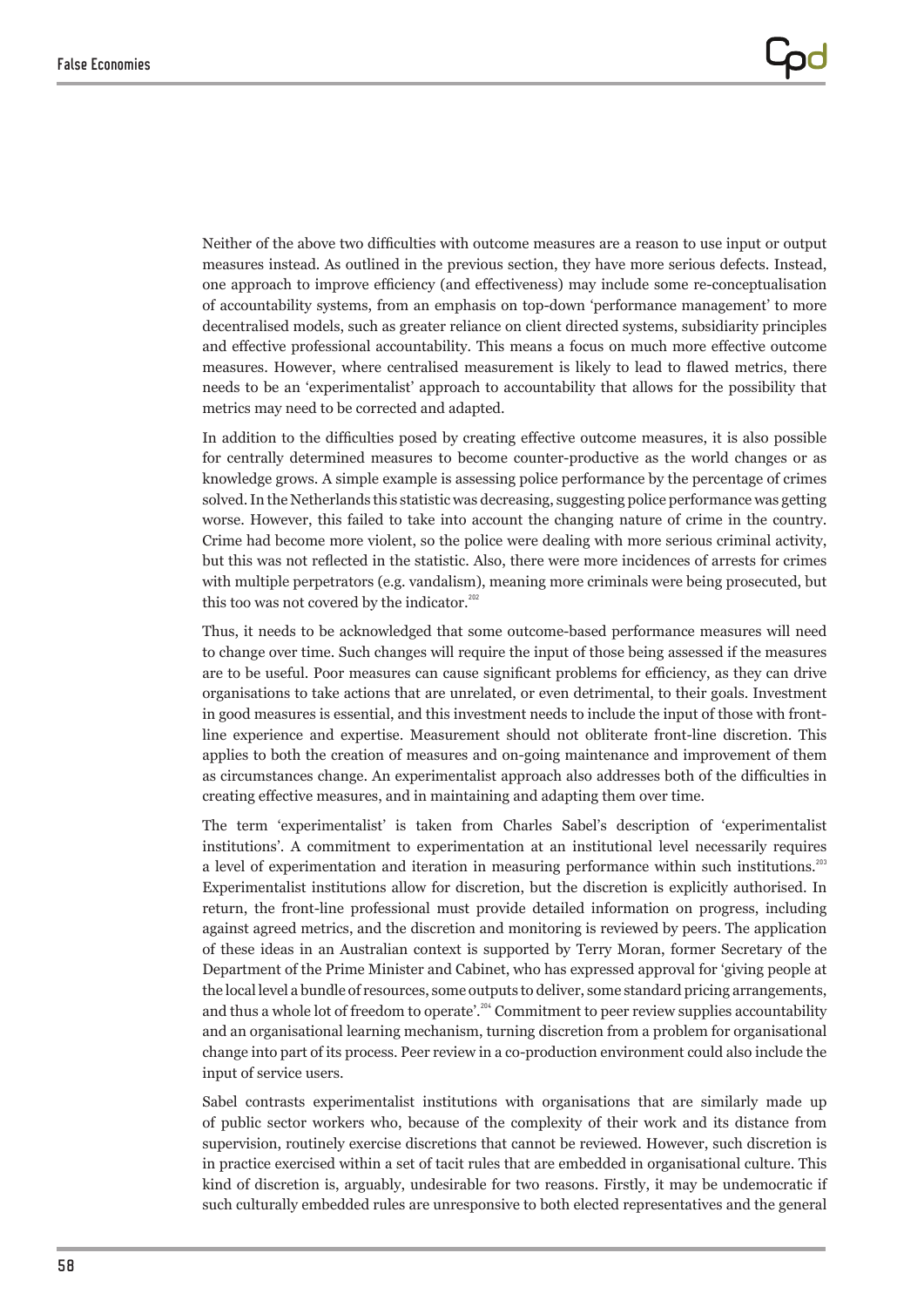public's wishes. Secondly, it may be inflexible; organisational cultures tend to change slowly, so such discretion may not adapt effectively to rapid changes in circumstances.

The experimentalist approach acknowledges the need for investment in outcome measures and for front-line involvement in the development and reassessment of measures to avoid false measures, mismeasurement and the inefficiencies that result. Outcomes should be centrally measured, but there must be processes to allow questioning and revision of the measures. In this manner, outcome indicators are used to generate questions about whether the goal or target has been met, rather than simply answering the question 'what has been produced or supplied?' This is also similar to the concept of 'double loop learning', as described by Chris Argyris and Donald Schon, in which individuals may question and modify the governing norms, policies and objectives of an organisation upon the correction or detection of an error in organisational decisions and actions.<sup>205</sup> This is in contrast to single-loop learning, where the response to unintended and unwanted consequences of an organisation's actions is to seek new strategies and techniques to fulfil the current norms, policies and objectives, rather than questioning them.

### **The need for trust**

As discussed, improvements in the system to ensure accountability will require managers to strengthen outcomes-based approaches and encourage higher levels of discretion. The potential problem with this approach is the increased uncertainty for public servants. Capacity to operate in uncertain environments will need to be built.

Capacity to operate within uncertain environments is addressed in literature on organisational trust, which is defined as: the 'willingness to act on the basis of the words, actions and decisions of senior management under conditions of uncertainty or risk'.<sup>206</sup> Lack of trust has been a factor in problems with performance management.<sup>207</sup> Trusting relationships need not be blind or naïve, ignoring available clear evidence. Instead, relationships should promote authentic trust, which is focused on the relationship, is reflective and honest and is backed by reasons to trust.<sup>208</sup>

Assessments by managers are necessarily an interpretation, so staff trust in their supervisors and management generally is needed to allow full and frank feedback to be given and accepted. Since not all outcomes can be measured, trust in the values and dedication of public servants is required. Trust in management in turn increases the value that public servants place in being and staying in their organisation. It increases the chance of genuine participation in professional accountability and encourages commitment to areas of work that cannot be fully measured.

There is a great deal of literature on trust in organisations, and efforts to support trust must draw on available evidence. This means that there needs to be continuing efforts to improve the aspects of the public service workplace environment that have been associated with increased trust in management, such as communication, procedural justice and organisational support.<sup>209</sup> Such factors can be significantly influenced by human resources policy.

All outcome-focussed approaches need trust. A professional accountability approach acknowledges this and therefore acknowledges the requirement to build and maintain trust. It should be noted that there are benefits to supporting trust that go beyond enhancing accountability systems. Trust has been implicated in reducing cynicism with regards to change.<sup>210</sup> This would presumably reduce internal resistance to innovations and make the organisation more efficient. Also, employees who are engaged and committed to an organisation, and their roles within it, act as positive advocates for their organisation, which in turn improves its public image and reduces the cost of recruitment and training.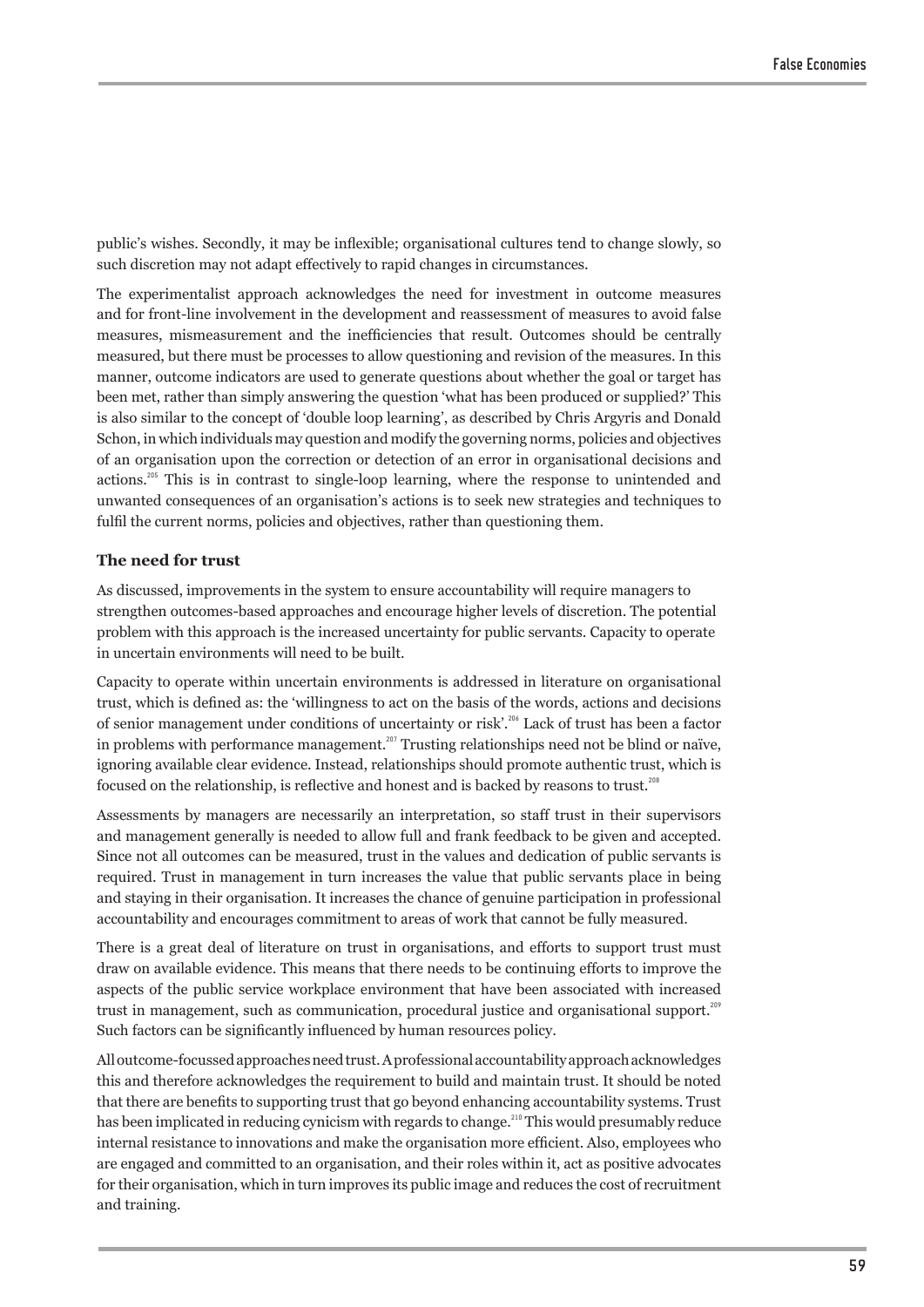#### Political supervision  $\sim$

Much of the discussion above on ensuring accountability is applicable to the relationship between ministerial offices and the public servants they interact with. This relationship requires an equivalent focus on outcomes, and perhaps a greater imperative to build and support trust. Arguably the most critical relationships in the operation of government are those between ministers' offices and senior public servants. Worryingly, there are indications of increasing tensions in this relationship.

The Employee Surveys undertaken for previous *State of the Service* reports have in some years asked public servants who have had direct contact with ministers or their offices the following question: 'have you faced a challenge in balancing the need to be apolitical, impartial and professional in dealing with Ministers and/or Ministers' offices?<sup>211</sup> This question has not been asked since 2012, but data from the previous four years is available and raises a concern. Figure 3.2 shows the percentage of the public servants that have contact with ministers' offices who reported facing such challenges:





*Source: Adapted from APSC, State of the Service Report: State of the Service Series 2010–11, 2011; APSC, State of the Service Report: State of the Service Series 2009–10, 2010; APSC, State of the Service Report: State of the Service Series 2008–09, 2009.*

The data is limited, but signs of increasing strain in this critical relationship must be taken seriously. Questions on whether this is a long-term trend, what the causes might be and if it is reducing efficiency should be investigated. It may be that an approach based on outcomes and trust could improve this relationship. Perhaps there is a need to move away from daily management by ministers' office. Such offices should perhaps focus less on how to run the public service and more on what to ask of it. This is not in any sense an argument that ministers should have less of a role in holding the public service to account. Clearly the public service must be accountable to democratically elected representatives. What is being pointed out is that there is evidence of some dysfunction in this vital relationship, and this implies a need to rethink how it is approached.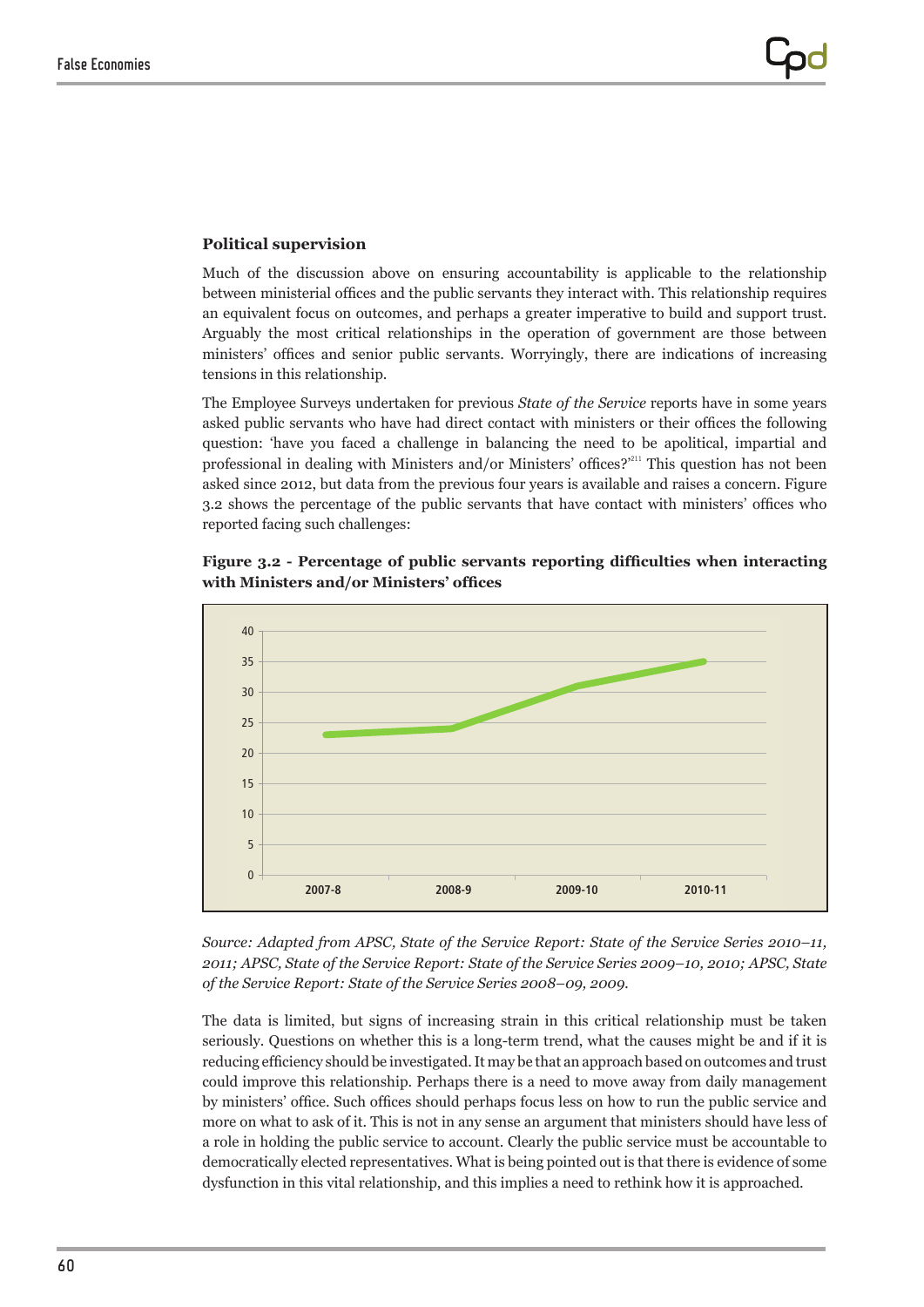## Conclusion

Efficiency in public services is critical if we want our tax dollars well spent and our government to achieve all of what we as a country think that it should. Unfortunately, public and political debates on this topic are too often mired in misunderstandings. The evidence on efficiency is misrepresented or ignored; the very meaning of the term is twisted to suit other agendas or evidence-free arguments.

The danger is that we risk falling into 'false economies' – actions taken in the name of efficiency that lead to waste and inefficiency, either within government or for the wider community. There are a number of different false economies possible. We can have our government step back from activities where there is collective benefit in government involvement, or step into areas when it should step back. We can make the wrong choices on how public services are delivered and who they should be delivered by. We can fail to match our expectations of what government should do with the

66 The danger is that we risk falling into 'false economies' – actions taken in the name of efficiency that lead to waste and inefficiency 99

realities of the resources these expectations require. And in the course of arguments over the 'size' of government, we can stifle or lose opportunities to increase the efficiency of our public services.

No discussion of efficiency should stop simply at considering the current resources we are using. We must consider the results we are getting for those resources, both now and as future investments. We must also consider whether those results are the work we want done, and how this work should adapt to changing technologies and practices. The more complete definition of efficiency offered by this report makes clear that, despite the stereotypes, our public service is already relatively efficient, whether you compare it to the public services of other countries or to the private sector. It also exposes the danger of simplistic arguments about cuts, and a misguided belief in guaranteed benefits from outsourcing or privatisation.

Although our public service is relatively efficient, it is of course not perfect. A final advantage of a full definition and analysis of efficiency is shining a light on how we can design genuine efficiency improvements. This report suggests two directions that have been given inadequate attention.

Firstly, our public service can become more innovative through:

- » The creation of cross-agency teams to help drive innovative approaches to services
- » Initiatives by agency heads to facilitate bottom-up innovations (such as temporarily implementing more permissive standards to create a window for experimentation with new techniques by front-line workers)
- » Taking a low risk approach to pilot programs (such as running multiple simultaneous pilots to reduce the political risk of a pilot being seen as 'failed')
- » Awards and other schemes to give recognition to innovative public servants
- » An innovation investment fund to provide a public sector equivalent to venture capital, combined with mechanisms to capture and share information on implementing innovations

Secondly, much more could be done within the public service to develop a more efficient and effective outcome-focussed and experimentalist approach to accountability. This would help ensure organisational goals are being met, and could involve the following initiatives: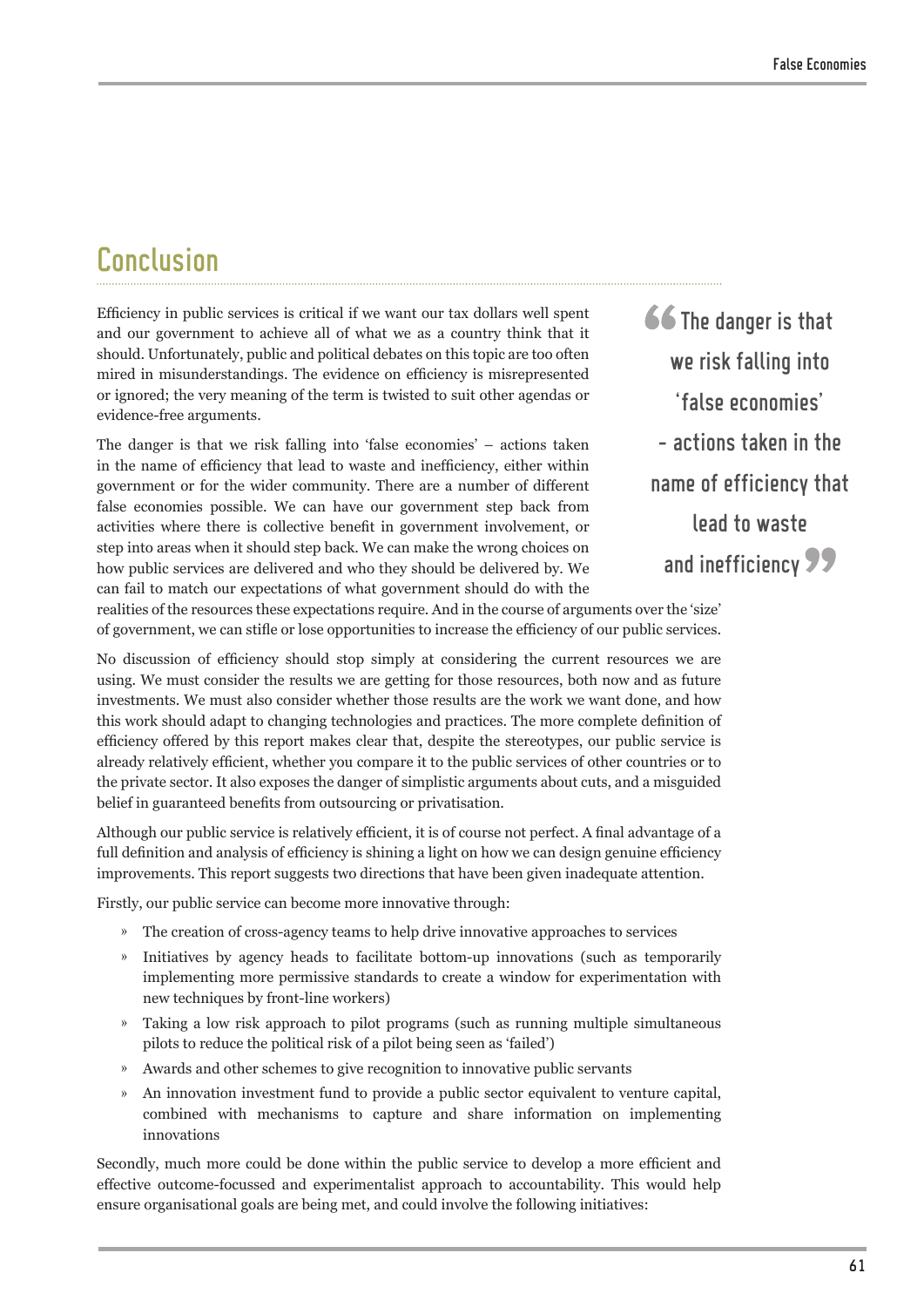- » Building further capacity in the APS for the process of goal specification and alignment with accountability systems, perhaps led by the APSC
- » The creation of a national plan outlining the polices, government programs and external partnerships needed to achieve government objectives, along with monitoring and evaluation mechanisms
- » Increased use of client directed systems, such as those implemented under co-production initiatives
- » Shifting to an experimentalist approach to accountability where front-line discretion is explicitly authorised and in return the front-line professional must be peer reviewed and provide detailed information on progress against agreed metrics
- » Increased efforts to build organisational trust by improving aspects of the public service workplace environment that have been associated in the literature with increased trust in management, such as communication, procedural justice and organisational support
- » Review the ways that the political levels of government relate to and oversee the public service

The objective of this report has been to present these concepts and suggestions in such a way as to enable more Australians to take part in debates on the efficiency of public services. It is important because, as was stated at the beginning, the work of the public service represents our money being spent on us and the things that matter to us. A comprehensive study of efficiency provides all Australians with the tool-kit to have a say, not just at the ballot box, in public debates on how this money can best be spent.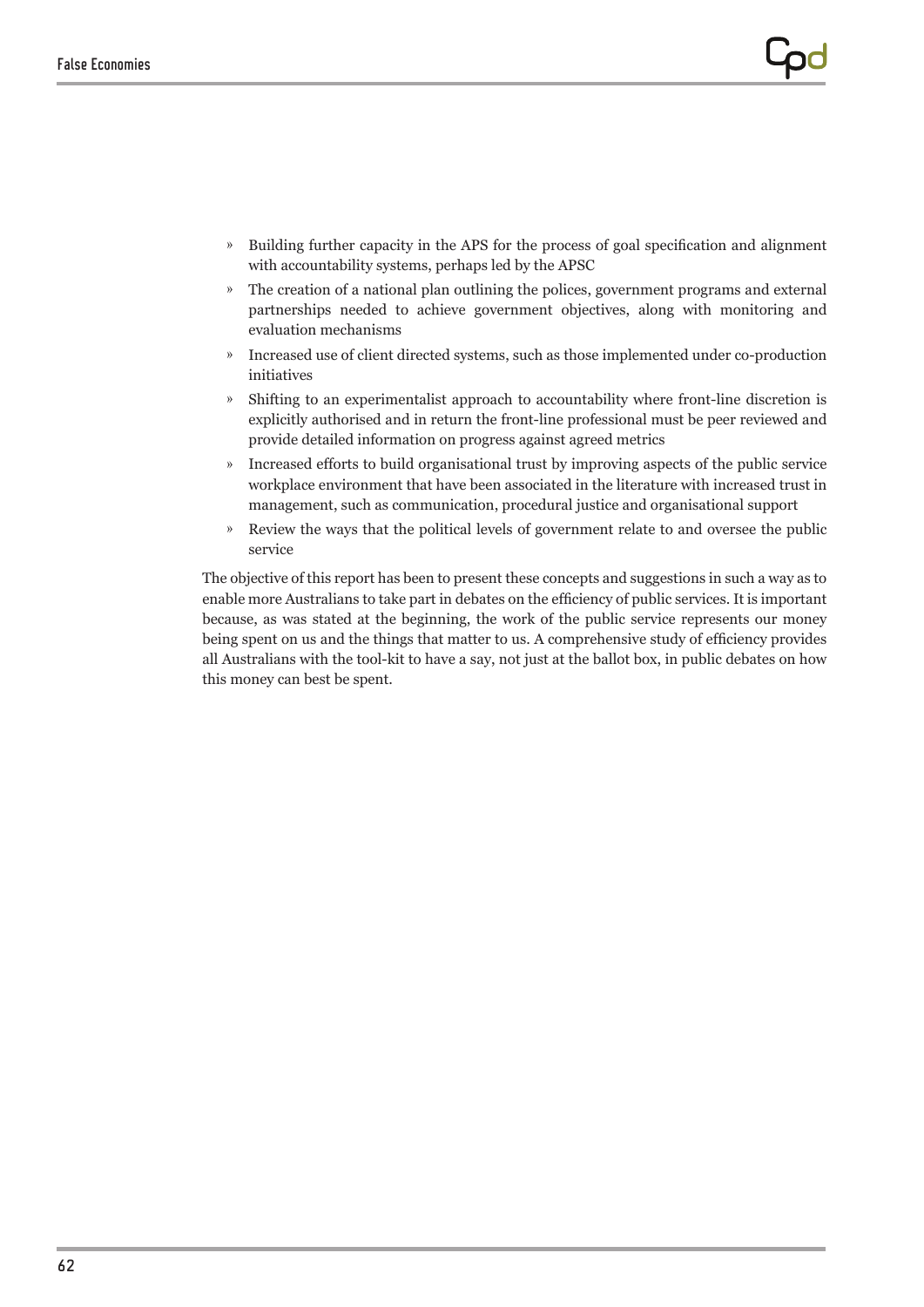## References

- 96 See, e.g., J Sloan, 'Budget crisis is a problem of spending, not revenue', *The Australian*, 10 May 2014, [http://www.theaustralian.com.au/opinion/columnists/budget-crisis-is-a-problem-of-spending-not-revenue/story](http://www.theaustralian.com.au/opinion/columnists/budget-crisis-is-a-problem-of-spending-not-revenue/story-fnbkvnk7-1226912175911)[fnbkvnk7-1226912175911#](http://www.theaustralian.com.au/opinion/columnists/budget-crisis-is-a-problem-of-spending-not-revenue/story-fnbkvnk7-1226912175911).
- 97 See, e.g., P Martin, 'It's the debt, not the spending: why the budget is bleeding', *The Sydney Morning Herald*, 2 May 2014, [http://www.smh.com.au/federal-politics/its-the-debt-not-the-spending-why-the](http://www.smh.com.au/federal-politics/its-the-debt-not-the-spending-why-the-budget-is-bleeding-20140503-zr3mo.html)[budget-is-bleeding-20140503-zr3mo.html](http://www.smh.com.au/federal-politics/its-the-debt-not-the-spending-why-the-budget-is-bleeding-20140503-zr3mo.html)
- 98 Australian Government, *Budget 2014-2015: Budget Paper 2 Expense Measures*, Canberra, 2014, pp. 63, 64, 68, 70, 109, 116, 117, 122, 145, 146, 157, 171, 181, 187, 217, 220, 233. [http://www.budget.gov.au/2014-15/content/bp2/html/bp2\\_expense-07.htm](http://www.budget.gov.au/2014-15/content/bp2/html/bp2_expense-07.htm).
- 99 M Cormann, *Smaller and more rational Government 2014-15: Ministerial paper*, Minister for Finance, 2014, <http://www.financeminister.gov.au/publications/docs/smaller-and-more-rational-government.pdf>.

100 ibid, p. iii.

101 ibid, p. 12

102 ibid, p. 12.

103 ibid, p. 8.

- 104Australian Government, *Budget 2014-2015: Budget Paper 2 Expense Measures*, Canberra, 2014, [http://www.budget.gov.au/2014-15/content/bp2/html/bp2\\_expense-07.htm](http://www.budget.gov.au/2014-15/content/bp2/html/bp2_expense-07.htm), p. 69.
- 105 C Bowen and P Wong, *Economic Statement: August 2013*, Canberra, 2013, [http://www.budget.gov.au/2013-14/content/economic\\_statement/download/2013\\_EconomicStatement.pdf](http://www.budget.gov.au/2013-14/content/economic_statement/download/2013_EconomicStatement.pdf).
- 106Australian Government, *Budget 2014-2015: Budget Paper 2 Expense Measures*, Canberra, 2014, [http://www.budget.gov.au/2014-15/content/bp2/html/bp2\\_expense-07.htm](http://www.budget.gov.au/2014-15/content/bp2/html/bp2_expense-07.htm), p. 69.
- 107 Jennifer Doggett, *Beyond the blunt instrument: The Efficiency Dividend and its alternatives*, Centre for Policy Development, Sydney, 2010, [http://cpd.org.au/wp-content/uploads/2010/12/CPD\\_OP11\\_Doggett\\_Beyond\\_Blunt\\_Instrument\\_FINAL\\_web2.pdf](http://cpd.org.au/wp-content/uploads/2010/12/CPD_OP11_Doggett_Beyond_Blunt_Instrument_FINAL_web2.pdf)
- 108 N Horne, *The Commonwealth efficiency dividend: An overview*, Parliamentary Library, 2012, p. 1, http://www.aph.gov.au/About\_Parliament/Parliamentary\_Departments/Parliamentary\_Library/pubs/BN/2012-2013/ EfficiencyDividend\* ftnref3.
- 109 See, e.g., Advisory Group on Reform of Australian Government Administration, *Ahead of the Game: Blueprint for the Reform of Australian Government Administration*, Department of the Prime and Cabinet, Canberra, 2010, pp.45, [http://www.dpmc.gov.au/publications/aga\\_reform/aga\\_reform\\_](http://www.dpmc.gov.au/publications/aga_reform/aga_reform_blueprint/docs/APS_reform_blueprint.pdf) [blueprint/docs/APS\\_reform\\_blueprint.pdf](http://www.dpmc.gov.au/publications/aga_reform/aga_reform_blueprint/docs/APS_reform_blueprint.pdf); A Philipatos, *Withholding Dividends: Better ways to make the public sector efficient*, Centre for Independent Studies, 2014, [https://www.cis.org.au/publications/target30](https://www.cis.org.au/publications/target30-papers/article/5191-withholding-dividends-better-ways-to-make-the-public-sector-efficient) [papers/article/5191-withholding-dividends-better-ways-to-make-the-public-sector-efficient](https://www.cis.org.au/publications/target30-papers/article/5191-withholding-dividends-better-ways-to-make-the-public-sector-efficient).
- 110 National Commission of Audit, *Towards Responsible Government: The Report of the National Commission of Audit – Phase Two*, 2014, p. xiv, <http://www.ncoa.gov.au/report/index.html>.
- 111 Jennifer Doggett, *Beyond the blunt instrument: The Efficiency Dividend and its alternatives*, Centre for Policy Development, Sydney, 2010, p. 29, [http://cpd.org.au/wp-content/uploads/2010/12/CPD\\_OP11\\_Doggett\\_Beyond\\_Blunt\\_Instrument\\_FINAL\\_web2.pdf](http://cpd.org.au/wp-content/uploads/2010/12/CPD_OP11_Doggett_Beyond_Blunt_Instrument_FINAL_web2.pdf).

112 ibid.

113 N Horne, *The Commonwealth efficiency dividend: An overview*, Parliamentary Library, 2012, p. 7, http://www.aph.gov.au/About\_Parliament/Parliamentary\_Departments/Parliamentary\_Library/pubs/BN/2012-2013/ EfficiencyDividend\* ftnref3.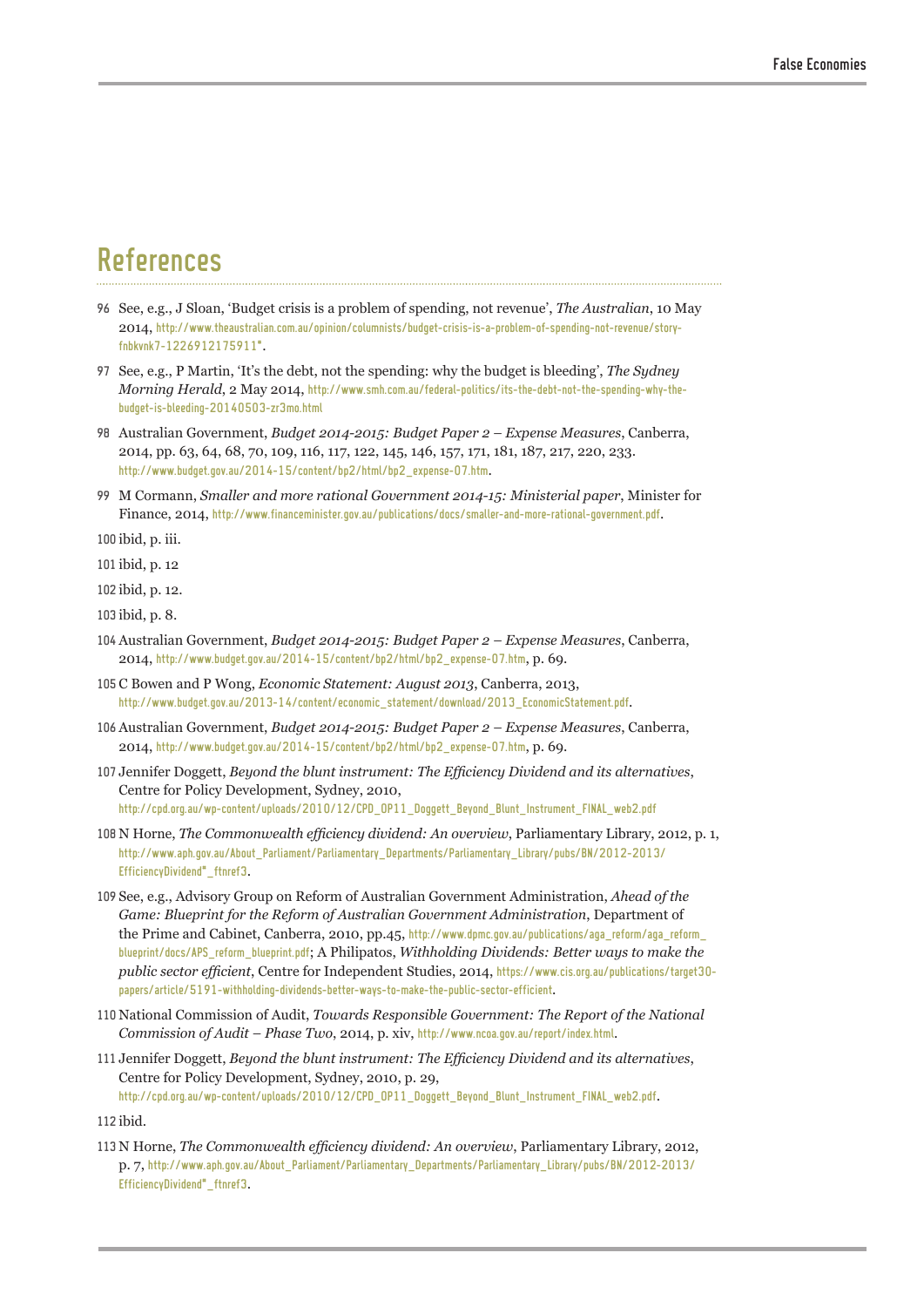114 J Whelan, *The state of the Australian Public Service: An alternative report*, Centre for Policy Development, Sydney, 2011, p. 22, <http://cpd.org.au/2011/08/the-state-of-the-australian-public-service/>.

115 ibid.

- 116 T Abbott, *Tony Abbott Budget Reply*, Parliament House, Canberra, 16 May 2013, [http://www.liberal.org.au/latest-news/2013/05/16/tony-](http://www.liberal.org.au/latest-news/2013/05/16/tony)abbott-budget-reply-parliament-house-canberra.
- 117 P Coorey, 'Abbott government's rethink on jobs to blow budget', *Financial Review*, 19 November 2013, [http://www.afr.com/p/national/abbott\\_government\\_rethink\\_on\\_jobs\\_es3iS8aV8Ek8GaUmz2nV7O](http://www.afr.com/p/national/abbott_government_rethink_on_jobs_es3iS8aV8Ek8GaUmz2nV7O).
- 118Australian Government, *Budget 2014-2015: Budget Paper 2 Expense Measures*, Canberra, 2014, [http://www.budget.gov.au/2014-15/content/bp2/html/bp2\\_expense-07.htm](http://www.budget.gov.au/2014-15/content/bp2/html/bp2_expense-07.htm), p. 69.
- 119 See Peter Martin, 'Budget cuts: how ASIC, the ABS and the ATO are turning off the lights', *The Age*, 8 June 2014, [http://www.theage.com.au/comment/budget-cuts-how-asic-the-abs-and-the-ato-are-turning-off-the](http://www.theage.com.au/comment/budget-cuts-how-asic-the-abs-and-the-ato-are-turning-off-the-lights-20140609-zs16p.html)[lights-20140609-zs16p.html](http://www.theage.com.au/comment/budget-cuts-how-asic-the-abs-and-the-ato-are-turning-off-the-lights-20140609-zs16p.html).
- 120Australian Public Service Commission, *Australian Public Service Statistical Bulletin 2012-13*, Canberra, 2013 http://www.apsc.gov.au/publications-and-media/print-only<sup>\*</sup>stats; Australian Public Service Commission, *Australian Public Service Statistical Bulletin 2010-11*, Canberra, 2011 http://www.apsc.gov. au/publications-and-media/print-only#stats; Australian Public Service Commission, *Australian Public Service Statistical Bulletin 2007-08*, Canberra, 2008 http://www.apsc.gov.au/publications-and-media/print-only#stats.
- 121Australian Public Service Commission, *Australian Public Service Statistical Bulletin 2012-13*, Canberra, 2013 http://www.apsc.gov.au/publications-and-media/print-only<sup>\*</sup>stats; Australian Public Service Commission, *Australian Public Service Statistical Bulletin 2010-11*, Canberra, 2011 http://www.apsc.gov. au/publications-and-media/print-only#stats; Australian Public Service Commission, *Australian Public Service Statistical Bulletin 2007-08*, Canberra, 2008 http://www.apsc.gov.au/publications-and-media/print-only#stats.
- 122 *National Commission of Audit: Terms of Reference*, Canberra, 2013, [http://www.financeminister.gov.au/docs/NCA\\_TERMS\\_OF\\_REFERENCE.pdf](http://www.financeminister.gov.au/docs/NCA_TERMS_OF_REFERENCE.pdf).
- 123 Fifty-eight of the eighty-six recommendations either explicitly mention efficiency or contain advice to limit expenditure, abolish organisations, or reduce the role of the Commonwealth Government. National Commission of Audit, *Towards Responsible Government: The Report of the National Commission of Audit – Phase One*, 2014, pp. xxxiv-lxviii, [http://www.ncoa.gov.au/report/](http://www.ncoa.gov.au/report/index.html) [index.html](http://www.ncoa.gov.au/report/index.html); National Commission of Audit, *Towards Responsible Government: The Report of the National Commission of Audit – Phase Two*, 2014, pp. xviii-xxix, <http://www.ncoa.gov.au/report/index.html>.
- 124 National Commission of Audit, *Towards Responsible Government: The Report of the National Commission of Audit – Phase One*, 2014, pp. 146-149, <http://www.ncoa.gov.au/report/index.html>.
- 125 National Commission of Audit, *Towards Responsible Government: The Report of the National Commission of Audit – Phase Two*, 2014, p. xiv, <http://www.ncoa.gov.au/report/index.html>.
- 126 National Commission of Audit, *Towards Responsible Government: The Report of the National Commission of Audit – Phase One*, 2014, pp. 236-241, <http://www.ncoa.gov.au/report/index.html>; cf M Stewart-Weeks, and L Tanner, *Changing Shape: Institutions for a Digital Age*, Longueville Media, Sydney, 2014.
- 127 National Commission of Audit, *Towards Responsible Government: The Report of the National Commission of Audit – Phase Two*, 2014, p. 87, <http://www.ncoa.gov.au/report/index.html>.
- 128 ibid, pp. 111-112.
- 129 Australian National Audit Office, *Innovation in the Public Sector: Enabling Better Performance, Driving New Directions, Better Practice Guide,* Canberra, 2009, [http://www.anao.gov.au/uploads/documents/Innovation\\_in%20the\\_Public\\_Sector.pdf](http://www.anao.gov.au/uploads/documents/Innovation_in%20the_Public_Sector.pdf).
- 130 Australian National Audit Office, Innovation in the public sector: Enabling better performance, driving new directions'*, Better Practice Guide*, 2009, p. 61. [http://www.anao.gov.au/uploads/documents/Innovation\\_in%20the\\_Public\\_Sector.pdf](http://www.anao.gov.au/uploads/documents/Innovation_in%20the_Public_Sector.pdf).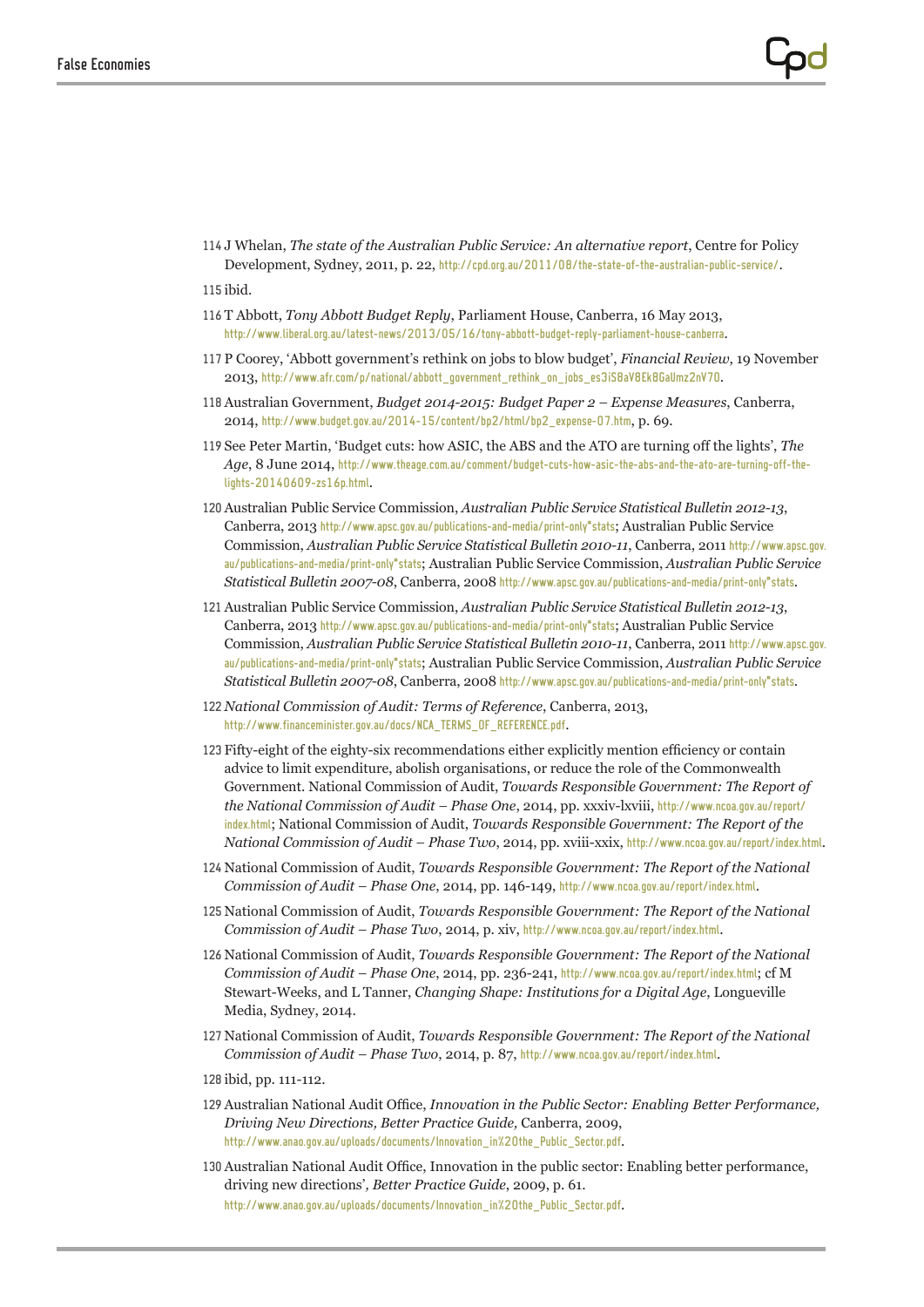- 131 S Borins, The Challenge of Innovating in Government, 2nd ed, IBM Center for the Business of Government, Toronto, 2006, <http://www.businessofgovernment.org/sites/default/files/BorinsInnovatingInGov.pdf>.
- 132 National Audit Office (UK), Achieving innovation in central government organisations, 2006, p. 24, [http://www.governmentontheweb.org/sites/governmentontheweb.org/files/Achieving\\_Innovation\\_Full-Report.pdf](http://www.governmentontheweb.org/sites/governmentontheweb.org/files/Achieving_Innovation_Full-Report.pdf).
- 133 R Green, G Roos, R Agarwal and D Scott-Kemmis, *Public Sector Innovation: Shaping the Future through Co-Creation*, Institute of Public Administration Australia, 2014, p. 18, [http://www.ipaa.org.au/](http://www.ipaa.org.au/documents/2014/05/innovation-report.pdf) [documents/2014/05/innovation-report.pdf](http://www.ipaa.org.au/documents/2014/05/innovation-report.pdf).
- 134 ibid, pp. 21-25, 84-87.
- 135 See, e.g., S Borins, 'Encouraging innovation in the public sector', *Journal of Intellectual Capital*, Vol. 2 no. 3, 2001, pp. 310 – 319; BW Head, 'Evidence-based policy-making for innovation', in SP Osborne and L Brown (eds), *Handbook of Innovation in Public Services*, Edward Elgar, 2013, pp. 143-156, 153; Management Advisory Committee 9, *Empowering Change: Fostering Innovation in the Australian Public Service*, Australian Public Service Commission, Canberra, 2010, p. vii, [http://www.innovation.gov.au/innovation/publicsectorinnovation/Pages/Library%20Card/Empowering\\_Change.aspx](http://www.innovation.gov.au/innovation/publicsectorinnovation/Pages/Library%20Card/Empowering_Change.aspx); R Green, G Roos, R Agarwal and D Scott-Kemmis, *Public Sector Innovation: Shaping the Future through Co-Creation*, Institute of Public Administration Australia, 2014, pp. 19, 22, [http://www.ipaa.org.au/](http://www.ipaa.org.au/documents/2014/05/innovation-report.pdf) [documents/2014/05/innovation-report.pdf](http://www.ipaa.org.au/documents/2014/05/innovation-report.pdf).
- 136 D Bellante, and AN Link, 'Are public sector workers more risk averse than private sector workers?', *Industrial and Labor relations review*, vol.34, no. 3, 1981, pp.408-412.
- 137 M Buurman, and R Dur, *Public Sector Employees : Risk Averse and Altruistic?,* Institute for the Study of Labor, Bonn, 2009, pp.1-23, <http://ftp.iza.org/dp4401.pdf>.
- 138 R Bozeman, and B Kingsley, 'Risk culture in public and private organizations', *Public Administration*, vol. 58 no. 2, 1998, 108–118; C Chen and B Bozeman, 'Organizational Risk Aversion: Comparing The Public and Non-Profit Sectors' *Public Management Review*, vol. *14 no.* 3, 2012, pp. 377–402.
- 139 C Althaus, B Evans & E Rathbone, 'Trends in Australian and Canadian public service perceptions from and employee survey Perspective', *Australian Journal of Public Administration*, vol. 71, no. 4, 2012, pp.423-439.
- 140Australian Public Service Commission, *Capability Review: Department of the Prime Minister and Cabinet, Canberra, 2012.*

[http://www.apsc.gov.au/\\_\\_data/assets/pdf\\_file/0020/10577/1217-PM-and-C\\_Capability\\_Review.pdf](http://www.apsc.gov.au/__data/assets/pdf_file/0020/10577/1217-PM-and-C_Capability_Review.pdf).

- 141Australian Public Service Commission, *Capability Review: Department of Infrastructure and Transport, Canberra, 2012,* [http://www.apsc.gov.au/\\_\\_data/assets/pdf\\_file/0003/10578/1217-Doit\\_Capability\\_Review.pdf](http://www.apsc.gov.au/__data/assets/pdf_file/0003/10578/1217-Doit_Capability_Review.pdf).
- 142Australian Public Service Commission, *Capability Review: Department of Immigration and Citizenship, Canberra, 2012,*

[http://www.apsc.gov.au/\\_\\_data/assets/pdf\\_file/0004/10579/1217-DIAC\\_capability\\_review.pdf](http://www.apsc.gov.au/__data/assets/pdf_file/0004/10579/1217-DIAC_capability_review.pdf).

- 143Australian Public Service Commission, *Capability Review: Department of Human Services, Canberra, 2012,* [http://www.apsc.gov.au/\\_\\_data/assets/pdf\\_file/0019/10576/1217-DHS\\_capability\\_review.pdf](http://www.apsc.gov.au/__data/assets/pdf_file/0019/10576/1217-DHS_capability_review.pdf).
- 144Australian Public Service Commission, *Capability Review: Australian Customs and Border Protection Service, Canberra, 2013,*  [http://www.apsc.gov.au/\\_\\_data/assets/pdf\\_file/0008/20006/Capability-review-CUSTOMS.pdf](http://www.apsc.gov.au/__data/assets/pdf_file/0008/20006/Capability-review-CUSTOMS.pdf).
- 145Australian Public Service Commission, *State of the Service Report: State of the Service Series 2011-2012,* Canberra, 2012, p. 4, <http://www.apsc.gov.au/about-the-apsc/parliamentary/state-of-the-service/new-sosr>.
- 146 Government 2.0 Taskforce, *Report of the Government 2.0 Taskforce, Engage: Getting on with Government 2.0,* 2009, p. 36, <http://www.finance.gov.au/publications/gov20taskforcereport/>.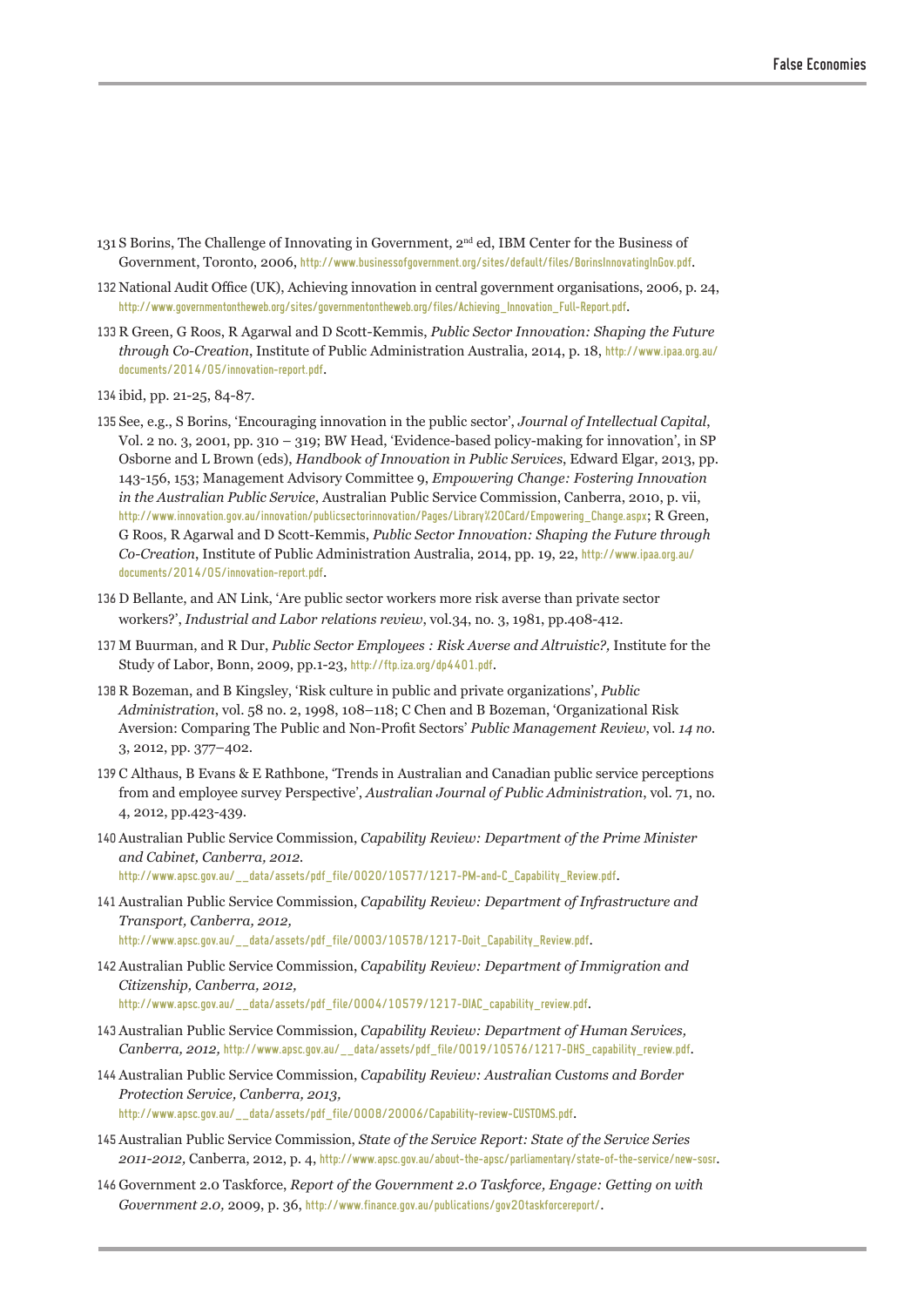147ibid, p. 36.

- 148 S Davies, 'The paranoia that will "shut" government', *The Sydney Morning Herald*, 6 March 2012, <http://www.smh.com.au/federal-politics/the-paranoia-that-will-shut-government-20120306-1uh86.html>.
- 149 Government 2.0 Taskforce, *Report of the Government 2.0 Taskforce, Engage: Getting on with Government 2.0,* 2009, pp. 36, <http://www.finance.gov.au/publications/gov20taskforcereport/2009>.
- 150Attorney General's Department, 'Connecting Government: Whole of Government Responses to Australia's Priority Challenges', *Management Advisory Committee 4,* Canberra, 2004.
- 151 C Coffman and K Sorensen, *Culture eats strategy for lunch*, Liang Addison Press, Denver, 2013.
- 152 WD Eggers & SK Singh, *The Public Innovators Playbook: Nurturing bold ideas in government*, The Deloitte Member Firm Public Leadership Institute, 2009, [https://www2.deloitte.com/content/dam/](https://www2.deloitte.com/content/dam/Deloitte/global/Documents/Public-Sector/dttl-ps-public-innovators-playbook-08082013.pdf) [Deloitte/global/Documents/Public-Sector/dttl-ps-public-innovators-playbook-08082013.pdf](https://www2.deloitte.com/content/dam/Deloitte/global/Documents/Public-Sector/dttl-ps-public-innovators-playbook-08082013.pdf).
- 153 S Borins, 'Encouraging innovation in the public sector', *Journal of Intellectual Capital*, vol.2, no. 3, 2001, pp.310-319.
- 154Advisory Group on Reform of Australian Government Administration, *Ahead of the Game: Blueprint for the Reform of Australian Government Administration*, Department of the Prime Minister and Cabinet, Canberra, 2010, pp.45, [http://www.dpmc.gov.au/publications/aga\\_reform/aga\\_reform\\_blueprint/docs/APS\\_reform\\_blueprint.pdf](http://www.dpmc.gov.au/publications/aga_reform/aga_reform_blueprint/docs/APS_reform_blueprint.pdf).
- 155B Bozeman & G Kingsley, 'Risk culture in public and private organizations', *Public Administration Review,* vol. 58, no. 2, 1998, pp. 110.
- 156Australian Public Service Commission, 'Capability Review', *Department of Immigration and Citizenship*, Australian Public Service Commission, Canberra, 2012, [http://www.apsc.gov.au/\\_\\_data/assets/pdf\\_file/0004/10579/1217-DIAC\\_capability\\_review.pdf](http://www.apsc.gov.au/__data/assets/pdf_file/0004/10579/1217-DIAC_capability_review.pdf).
- 157 Management Advisory Committee 9, *Empowering Change: Fostering Innovation in the Australian Public Service*, Australian Public Service Commission, Canberra, 2010, pp. 36, [http://www.innovation.gov.au/innovation/publicsectorinnovation/Pages/Library%20Card/Empowering\\_Change.aspx](http://www.innovation.gov.au/innovation/publicsectorinnovation/Pages/Library%20Card/Empowering_Change.aspx).
- 158 Section 10 of the *Public Service Act, 1999* (Cth).
- 159 R Langereis, 'A silent service? (Public servants should get more involved in the dialogue about the public sector)' *Public Administration Today,* vol. 25, 2011, p.54-57.
- 160 Ibid, pp. 18-19.
- 161 Productivity Commission , *Regulator Engagement with Small Business: Australian Productivity Commission Research Report, Canberra, 2013, pp. 61*  [http://www.pc.gov.au/\\_\\_data/assets/pdf\\_file/0007/128338/small-business.pdf](http://www.pc.gov.au/__data/assets/pdf_file/0007/128338/small-business.pdf)
- 162 See, e.g.: J Meeuwig, 'One fish, two fish, red fish, blue fish, science doesn't support the super trawler', *The Conversation*, 30 August 2012, [http://theconversation.com/one-fish-two-fish-red-fish-blue-fish](http://theconversation.com/one-fish-two-fish-red-fish-blue-fish-science-doesnt-support-the-super-trawler-9143)[science-doesnt-support-the-super-trawler-9143](http://theconversation.com/one-fish-two-fish-red-fish-blue-fish-science-doesnt-support-the-super-trawler-9143); and C Buxton, C Gardner, J Lyle and R Hilborn, ' Super Trawler gone, but is fisheries policy in trouble?', *The Conversation*, 13 March 2013, <http://theconversation.com/super-trawler-gone-but-is-fisheries-policy-in-trouble-12755>.
- 163 Sandford F. Borins, Innovating *With Integrity: How Local Heroes Are Transforming American Government*, Georgetown University Press, 1998.
- 164 S Borins, *The Challenge of Innovating in Government*, PricewaterhouseCoopers, Toronto, 2001, <http://www.strategie-cdi.ro/spice/admin/UserFiles/File/CA%20The%20Challenge%20of%20innovating%20in%20government.pdf>.
- 165 Sandford F. Borins, Innovating *With Integrity: How Local Heroes Are Transforming American Government*, Georgetown University Press, 1998, p 67.
- 166K MacDermott and C Stone, *Death by a thousand cuts*, Centre for Policy Development, 2013, [https://cpd.org.au/wp-content/uploads/2013/08/CPD\\_OP30\\_Death-by-1000-cuts.pdf](https://cpd.org.au/wp-content/uploads/2013/08/CPD_OP30_Death-by-1000-cuts.pdf).
- 167 P Cameron, R Roylance and J Reilly, 'Interagency Approach to Child Abuse', Paper presented at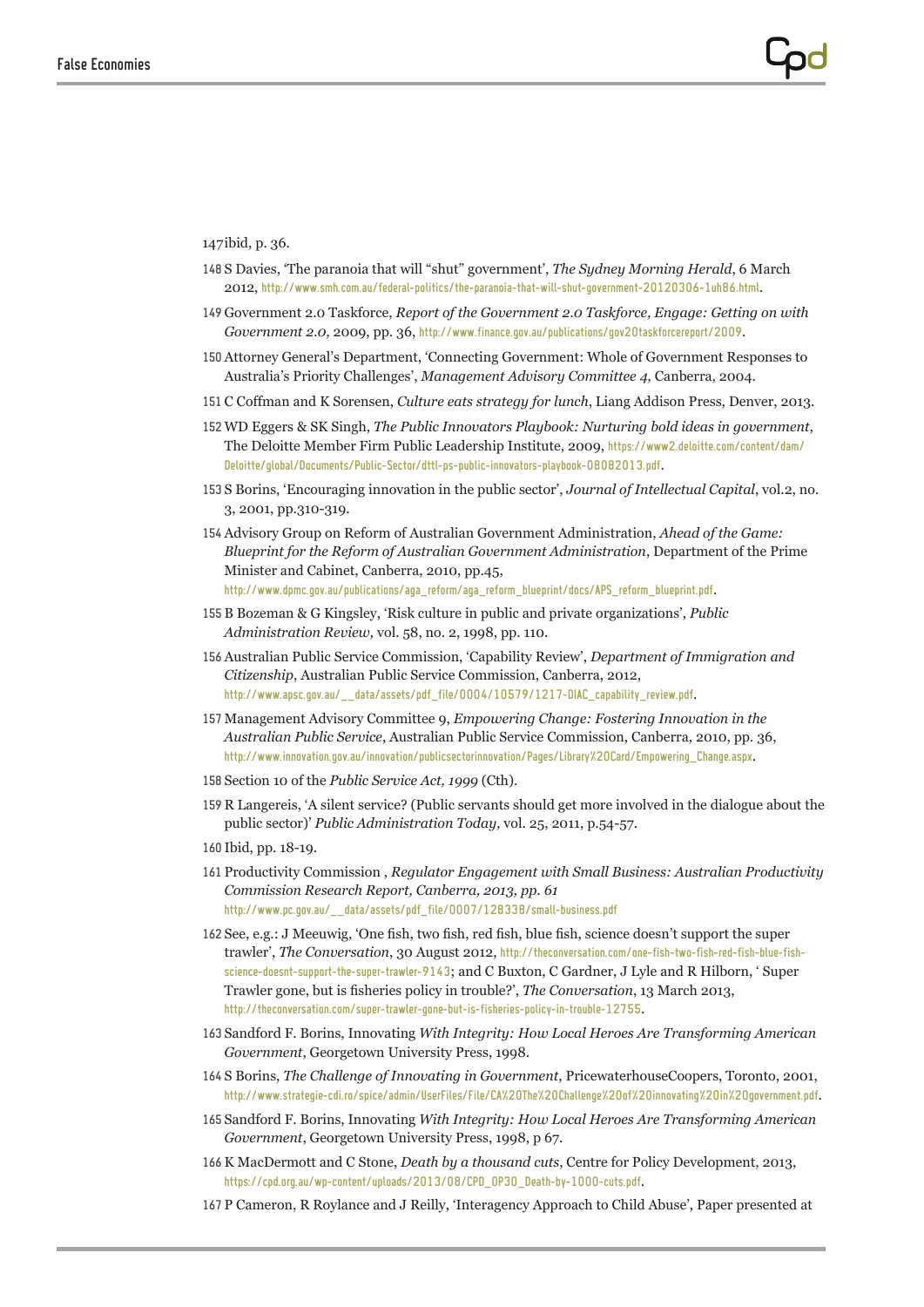the Children and Crime: Victims and Offenders Conference, Brisbane, 17-18 June 1999 [http://www.aic.gov.au/media\\_library/conferences/children/cameron.pdf](http://www.aic.gov.au/media_library/conferences/children/cameron.pdf)

- 168 Allen, Nicole E., Pennie G. Foster-Fishman, and Deborah A. Salem. 2002. "Interagency Teams: A Vehicle for Service Delivery Reform." *Journal of Community Psychology,* vol. 30 no. 5, pp. 475–497.
- 169 N Gruen, 'The last post: now for the main event- you!', *Government 2.0 Taskforce*, May 5 2010, <http://gov2.net.au>.
- 170 See: <http://design.gov.au/>
- 171 P Windrum, 'Patient-centred diabetes education in the UK' in P Windrum and P M Koch (eds), *Innovation in Public Sector Services: Entrepreneurship, Creativity and Management,* Edward Elgar Publishing, 2008, pp. 162-185; P Windrum, M García-Goñi, and E Fairhurst 'Innovation in public health care: diabetes education in the UK' in F Gallouj and F. Djellal (eds), *The Handbook of Innovation and Services: A Multi-disciplinary Perspective*, Edward Elgar Publishing, 2011, pp. 129-152.
- 172 JB Liebman, *Building on Recent Advances in Evidence-Based Policymaking*, The Brookings Institution, 2013, p8, <http://www.brookings.edu/research/papers/2013/04/17-liebman-evidence-based-policy>.
- 173 Rosenblatt, M, 'The use of innovation awards in the public sector: Individual and organizational perspectives' *Innovation: Management Policy and Practice*, Vol. 13, No. 2, 2011, pp. 207-219.
- 174 S Borins, 'Public service awards programs: an exploratory analysis', *Canadian Public Administration*, vol. 43, no. 3, pp. 321–342.
- 175 United Kingdom National Audit Office, *The Invest to save budget*, London, 2002, <http://www.nao.org.uk/wp-content/uploads/2002/11/020350.pdf>.
- 176 ibid, p. 55.
- 177 JB Liebman, *Building on Recent Advances in Evidence-Based Policymaking*, The Brookings Institution, 2013, p8, <http://www.brookings.edu/research/papers/2013/04/17-liebman-evidence-based-policy>, pp 6-7.
- 178Australian Treasury, *Australia's future tax system: Final report*, Canberra, 2010, Recommendations 122 – 131, [http://taxreview.treasury.gov.au/content/Content.aspx?doc=html/pubs\\_reports.htm](http://taxreview.treasury.gov.au/content/Content.aspx?doc=html/pubs_reports.htm).
- 179 cf: a recent report to government on welfare payments recommended a simpler system with fewer payments (L Kerin, 'Patrick McClure says welfare system too complex and unsustainable', *The World Today*, 12 June 2014, <http://www.abc.net.au/worldtoday/content/2014/s4023852.htm>.
- 180 See, <https://www.gov.uk/government/organisations/behavioural-insights-team>
- 181 See, <http://design.govspace.gov.au>
- 182 Productivity Commission, Public infrastructure: Draft report, Canberra, 2014, p. 230, <http://www.pc.gov.au/projects/inquiry/infrastructure/draft>. Also see R Garnaut, *Dog Days: Australia after the Boom*, Redback, Melbourne, 2013, pp. 182-185.
- 183 Wikipedia contributors, *Wiki*, Wikipedia, The Free Encyclopedia*,* viewed: 16 June 2014, <http://en.wikipedia.org/wiki/Wiki>.
- 184 H Cooperrider, 'Crowdsourced policy leads to \$1B endowment for Alberta Gov', *Collabforge*, viewed: 16 June 2014, http://collabforge.com/crowdsourced-policy-leads-to-1b-endowment-for-alberta-gov/
- 185 Human Services, *Engagement Statistics for Alberta's Social Policy Framework*, Alberta Government, 28 February 2013, viewed: 16 June 2013, [http://socialpolicyframework.alberta.ca/Document/](http://socialpolicyframework.alberta.ca/Document/Engagement_Statistics_Albertas_Social_Policy_Framework) [Engagement\\_Statistics\\_Albertas\\_Social\\_Policy\\_Framework](http://socialpolicyframework.alberta.ca/Document/Engagement_Statistics_Albertas_Social_Policy_Framework)
- 186 Commonwealth of Australia, *Royal Commission on Australian Government Administration*, Canberra, 1976, [http://apo.org.au/research/royal-](http://apo.org.au/research/royal)commission-australian-government-administration-report.
- 187APSC, *Strengthening the performance framework: Towards a high performance APS*, Canberra, 2013, <http://www.apsc.gov.au/publications-and-media/current-publications/strengthening-performance>.
- 188 National Commission of Audit, *Towards Responsible Government: The Report of the National Commission of Audit – Phase Two*, 2014, pp. x, 57, <http://www.ncoa.gov.au/report/index.html>.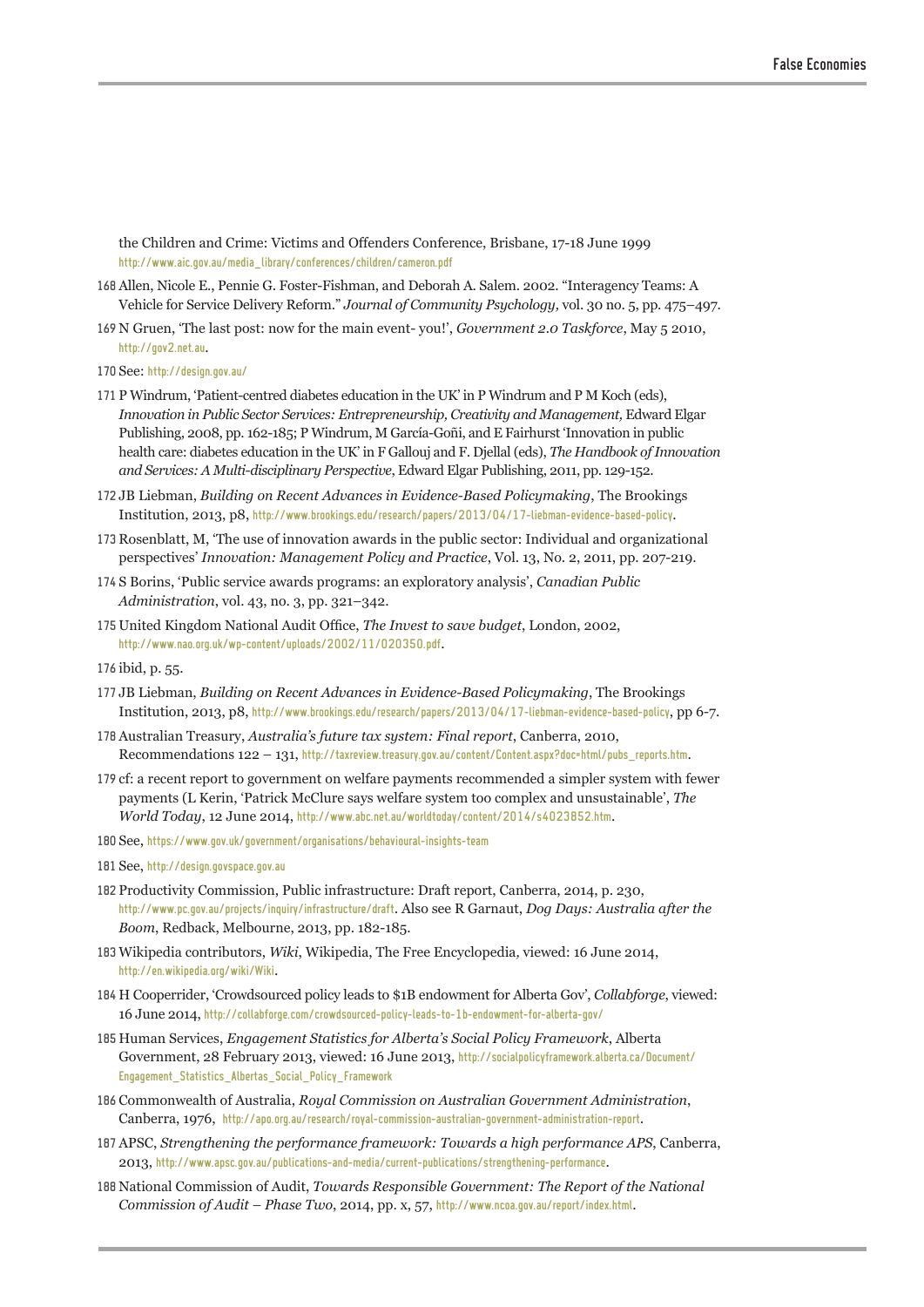- 189APSC, *State of the Service Report 2012 2013*, Canberra, 2013, p. 200, [http://www.apsc.gov.au/\\_\\_data/assets/pdf\\_file/0018/29223/SOSR-2012\\_13-final-tagged2.pdf](http://www.apsc.gov.au/__data/assets/pdf_file/0018/29223/SOSR-2012_13-final-tagged2.pdf).
- 190 Australian National Audit Office, *The Australian Government Performance Measurement and Reporting Framework*, Barton, 2013, [http://www.anao.gov.au/~/media/Files/Audit%20Reports/2012%202013/](http://www.anao.gov.au/~/media/Files/Audit%20Reports/2012%202013/Audit%20Report%2028/2012-13%20Audit%20Report%20No%2028.pdf) [Audit%20Report%2028/2012-13%20Audit%20Report%20No%2028.pdf](http://www.anao.gov.au/~/media/Files/Audit%20Reports/2012%202013/Audit%20Report%2028/2012-13%20Audit%20Report%20No%2028.pdf).
- 191B Jensen, *Making time for great teaching*, Grattan Institute, Melbourne, 2014, <http://grattan.edu.au/publications/reports/post/making-time-for-great-teaching/>.
- 192E Wimbush, 'Implementing an outcomes approach to public management and accountability in the UK: Are we learning the lessons?', *Public Money & Management*, vol. 31, no. 3, 2011, pp. 211-218; JJ Lew, 'Delivering an efficient, effective and accountable government', *Memorandum for Heads of Executive Departments and Agencies*, The Executive Office of the President, Washington DC, 2011, <http://www.whitehouse.gov/sites/default/files/omb/memoranda/2011/m11-31.pdf>.
- 193 P Smith, 'On the unintended consequences of publishing performance data in the public sector', *International Journal of Public Administration*, vol. 18, 1995, pp. 277-310.
- 194 T Curristine, Z Lonti and I Joumard, 'Improving Public Sector Efficiency: Challenges and Opportunities' *OECD Journal on Budgeting*, vol. 7, no.1, 2007.
- 195 ibid.
- 196 G Gallop, 'The vision thing: We need a national plan' in M Lyons, *Pushing our luck: Ideas for Australian Progress*, Centre for Policy Development, Sydney, 2013, pp. 170-182.
- 197 *Now For the Long Term: The Report of the Oxford Martin for Future Generations*, University of Oxford, October 2013, pp. 46-47, [http://www.oxfordmartin.ox.ac.uk/downloads/commission/Oxford\\_Martin\\_Now\\_for\\_the\\_Long\\_Term.pdf](http://www.oxfordmartin.ox.ac.uk/downloads/commission/Oxford_Martin_Now_for_the_Long_Term.pdf).
- 198 Treasury, *Australia to 2050: Future challenges*, Canberra, 2010, <http://archive.treasury.gov.au/igr/>.
- 199APSC, *State of the Service Report 2012 2013*, Canberra, 2013, p. 209, http://www.apsc.gov.au/ data/assets/pdf file/0018/29223/SOSR-2012\_13-final-tagged2.pdf.
- 200Advisory Group on Reform of Australian Government Administration, *Ahead of the Game: Blueprint for Reform of Australian Government Administration*, Department of Prime Minister and Cabinate, Canberra, 2010, [http://www.dpmc.gov.au/publications/aga\\_reform/aga\\_reform\\_blueprint/docs/APS\\_reform\\_blueprint.pdf](http://www.dpmc.gov.au/publications/aga_reform/aga_reform_blueprint/docs/APS_reform_blueprint.pdf).
- 201 J Slay and L Stephens*, Co-production in mental health: A literature review*, New Economics Foundation, London, 2013,
	- <http://www.neweconomics.org/publications/entry/co-production-in-mental-health-a-literature-review>.
- 202 S Van Thiel and FL Leeuw, 'The Performance Paradox in the Public Sector', *Public Performance & Management Review*, Vol. 25, No. 3, 2002, pp. 267-281.
- 203 C Sabel, '*Rethinking* the street-level bureaucrat: Tacit and deliberate ways organisations can learn', in *Economy in Society: Essays in honor of Michael J. Piore*, MIT Press, 2012, pp. 113-142, <http://www2.law.columbia.edu/sabel/Piore%20chapter.pdf>.
- 204 D Donaldson, 'Moran: public servants, states need more autonomy', *The Mandarin*, 17 June 2014, <http://themandarin.com.au/moran-public-servants-states-need-more-autonomy/>; T Moran, 'Public Sector Innovation', speech at launch of *Public Sector Innovation: Shaping the Future through Co-Creation*, Sydney, 12 June 2014, <http://www.ustream.tv/recorded/48670568>.
- 205 C Argyris, and D A Schön, *Organizational Learning: A Theory of Action Perspective*, Addison-Wesley, 1978.
- 206 S Albrecht and A Travaglione, 'Trust in Public-sector Senior Management' *The International Journal of Human Resource Management*, vol. 14, no. 1, 2003, pp. 76–92.
- 207APSC, *State of the Service Report 2012 2013*, Canberra, 2013, p. 69,